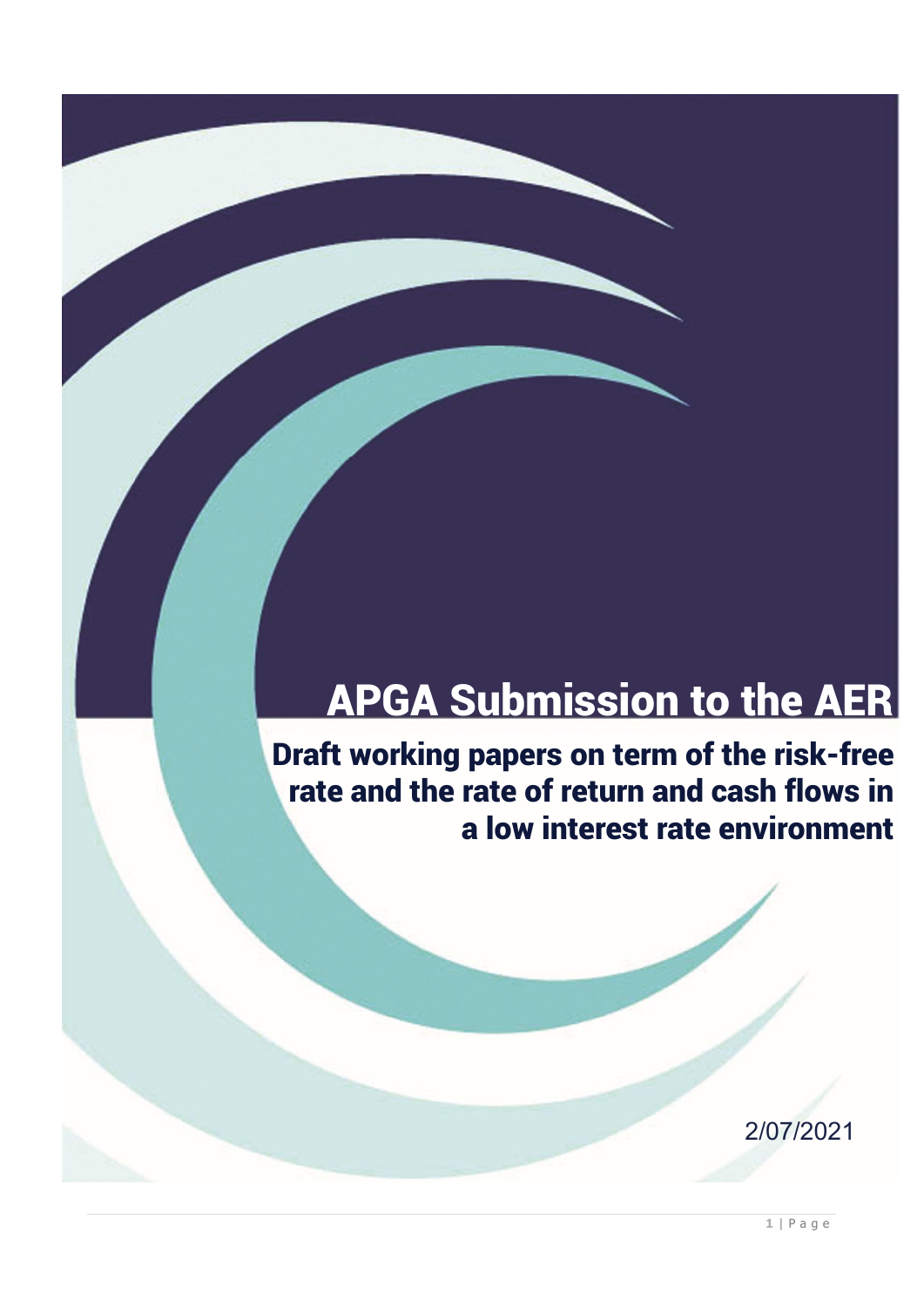## Table of Contents

| 1.  |  |
|-----|--|
| 1.1 |  |
| 1.2 |  |
| 1.3 |  |
| 1.4 |  |
| 2.  |  |
| 2.1 |  |
| 2.2 |  |
| 2.3 |  |
| 3.  |  |
| 3.1 |  |
| 3.2 |  |
| 4.  |  |
| 4.1 |  |
| 4.2 |  |
|     |  |
|     |  |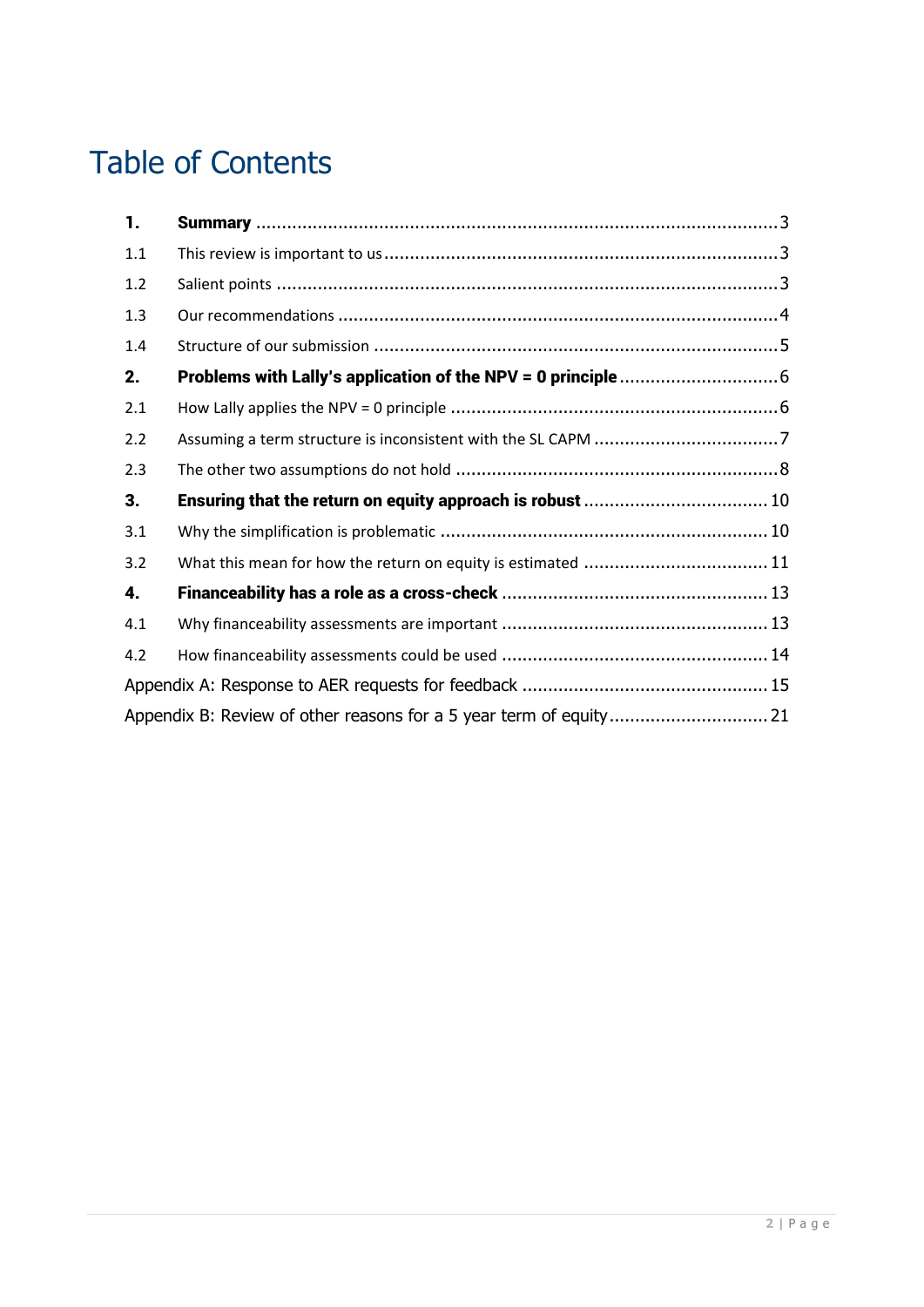### 1. Summary

The Australian Pipelines and Gas Association (APGA) welcomes the opportunity to comment on the Australian Energy Regulator's (AER) draft working papers on:

- $\bullet$  the term of the rate of return (Term Paper),<sup>1</sup> and
- the rate of return and cash flows in a low interest rate environment (Low Interest Rate Paper).<sup>2</sup>

These are useful formative papers to the review of the 2022 rate of return instrument (the 2022 RORI Review). Our submission responds to these papers – both by providing feedback sought by the AER and more broadly by signposting three key concerns at this juncture in the review.

#### **1.1 This review is important to us**

We have previously outlined the importance of this review to us and our members:<sup>3</sup>

- the 2022 RORI review will play a critical role in shaping how regulated gas pipelines can support Australia's transition to decarbonised energy supply and deliver the outcomes that our customers want
- our gas pipelines are facing unprecedented times we will play our part in supporting a secure, reliable, and affordable energy system in a low-carbon energy future
- With this backdrop, we are focused on working closely with the AER and other stakeholders to get the 2022 RORI right; an instrument that sets rates of return:
	- too high will burden our customers with costs that they cannot afford and should not face
	- too low will seriously undermine the investment needed to support the energy transition and deliver the services that those customers want.

The AER's recent focus on the impact that low interest rates are having is apt, including by asking whether the relationship between the risk-free rate and market risk premium (MRP) assumed in the 2018 RORI is appropriate. We certainly welcome new thinking on this.

We also understand why the AER is testing key components of how the rate of return is estimated, including term. Our expectation is that this is being done in a considered way where well-accepted logic and evidence drives outcomes, with potential changes properly tested.

#### **1.2 Salient points**

At this juncture, our submission raises three key points:

 **First**, the AER was right to previously not rely on Lally's advice to set the equity term to match the length of the regulatory period. Lally's advice is both inconsistent with the Sharpe-Lintner

<sup>&</sup>lt;sup>1</sup> AER, 21 May 2021, Term of the rate of return, Draft working paper.

AER, 21 May 2021, Rate of return and cash flows in a low interest rate environment, Draft working paper.

 $3$  APGA, 9 October 2020, APGA submission to the AER: Draft working papers on return on equity models and international approaches to the rate of return, p.3.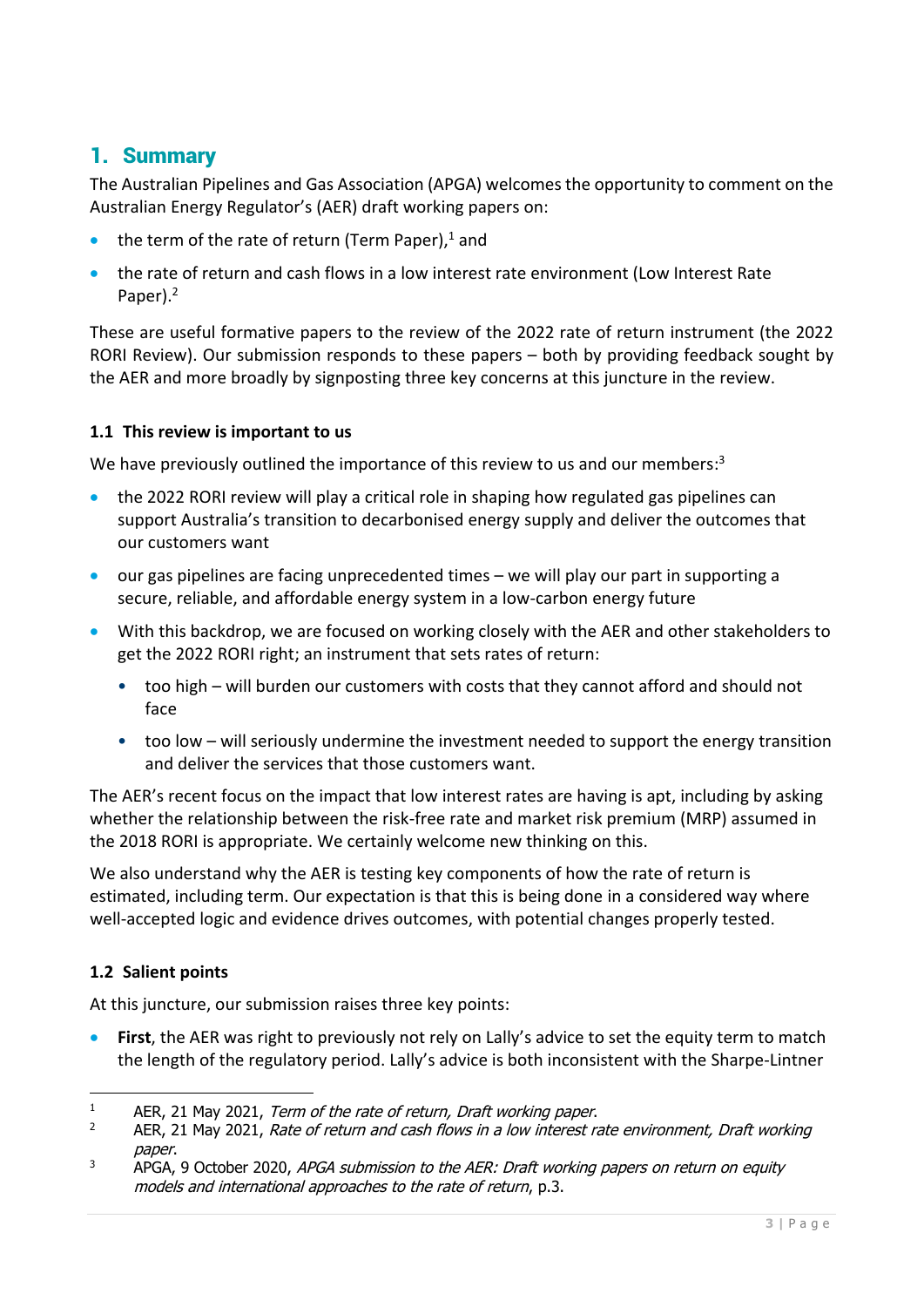Capital Asset Pricing Model (SL CAPM) and relies on assumptions that do not hold. It would be inappropriate to rely on it now when nothing has changed.

- **Second**, the AER is right to ask questions about whether the approach to determining the return on equity in the 2018 RORI is robust to low and high interest rate environments. Experience since 2018 suggests that it is not. Consumers and regulated businesses would benefit from an approach that is more robust. We welcome the AER's initiative shown in the Low Interest Rate Paper.
- **Third**, financeability assessments can provide a useful cross-check on the decisions that the AER needs to make when developing the 2022 RORI, which can be affected by model and parameter measurement errors.<sup>4</sup> There are no obvious harms to using them as cross-checks, but there is risk if financeability is ignored. We encourage the AER to consider using financeability assessments as a cross-check.

#### **1.3 Our recommendations**

Box 1 below includes recommendations on how the AER should address these concerns during the 2022 RORI process. Appendix A includes our responses to questions raised by the AER in its two working papers, which includes further recommendations specific to the matters raised in them.

We look forward to further engaging with the AER and other stakeholders about our concerns.

#### **Box 1: Recommendations**

- 1. Retain a term of 10 years for the returns on debt.
- 2. Estimate the return on equity using at least a 10 year estimate of the risk-free rate.
- 3. Recognise the flaws in Lally's advice that the NPV = 0 principle supports a 5 year term for equity.
- 4. Consider what changes are needed to how the return on equity is estimated to make it more robust to different interest rate environments.
- 5. Consider using financeability assessments as a cross-check before finalising the 2022 RORI (i.e. by using key credit metrics adopted by credit rating agencies before it is finalised to ensure that it does not unintentionally undermine efficient investment).

<sup>4</sup> In other words, we cannot simply assume that the proposed RORI will give the true (but unobservable) opportunity cost of capital.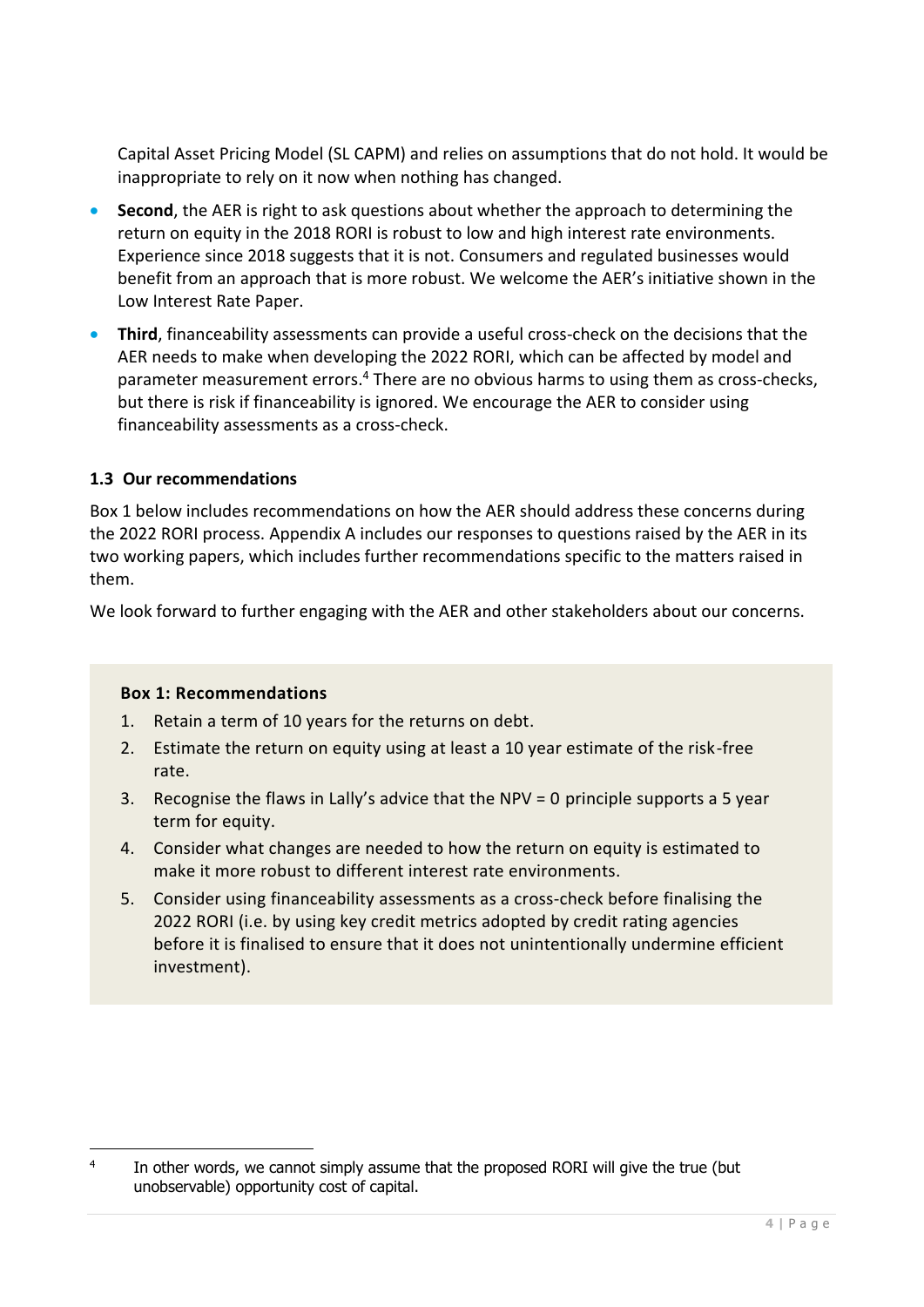#### **1.4 Structure of our submission**

Our submission is structured as follows:

- Section 2 explains why Lally's application of the NPV = 0 principle is flawed
- Section 3 explains why the AER should rethink its approach to the return on equity, especially given the low interest rate environment
- Section 4 asks the AER to consider giving financeability a role as a cross-check
- Appendix A responds to the AER's requests for stakeholder feedback on the two draft working papers
- Appendix B considers the other reasons identified by the AER to support a 5-year term for the equity term.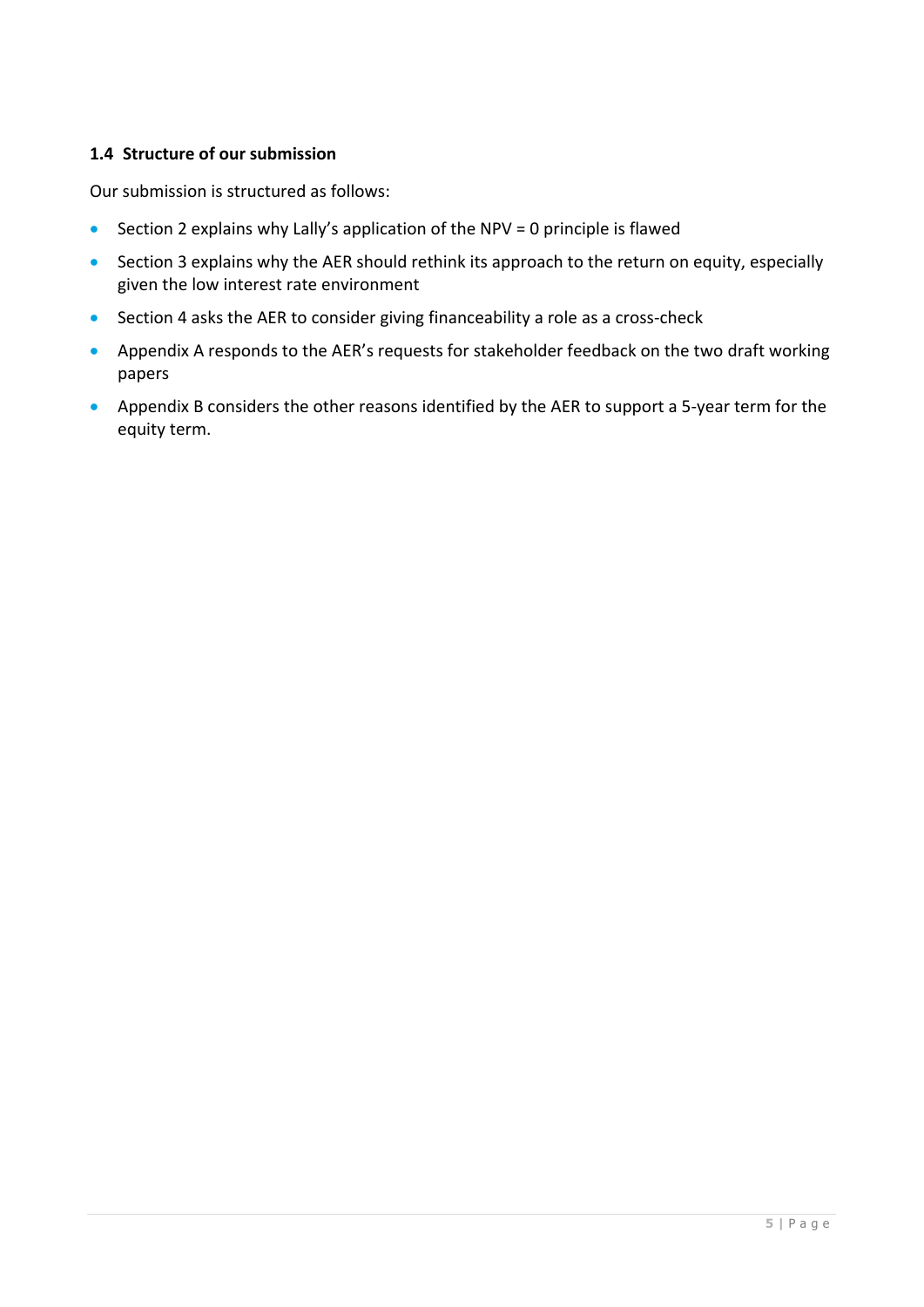## 2. Problems with Lally's application of the NPV = 0 principle

The Term Paper relies on Lally's advice to support a preliminary position that the term of equity should match the length of the regulatory period.

In our view, that advice is flawed because it:

- is inconsistent with the SL CAPM, which is a single period model, and
- relies on assumptions that do not hold in reality.

If the advice is flawed – as we contend – then it should not be relied on to support a 5-year term for the return on equity. Given the importance that the Term Paper places on that advice, without it, the case for matching the length of the regulatory period appears to largely fall away.

We explain why that advice is flawed below. In Appendix B, we explain why other reasons identified by the AER to support a 5-year term are either inappropriate or logical extensions of Lally's advice.

We encourage the AER re-evaluate its preliminary position and retain a 10-year term. There is no case for change at this time.

#### **2.1 How Lally applies the NPV = 0 principle**

Lally describes the NPV = 0 principle as follows:<sup>5</sup>

*A fundamental requirement of regulation is the NPV = 0 principle, i.e., at the time a firm invests in regulated activities, the present value of its future cash flows must be equal to its initial investment.*

We agree with this characterisation. It is consistent with statements made by the AER.<sup>6</sup> Importantly, it also implies that, if a firm invests in regulated activities that will generate future cash flows beyond the next regulatory period – as is the case for all energy networks regulated by the AER – then those cash flows are relevant to the NPV calculation.

Through a series of assumptions, Lally ultimately concludes that the cash flows after the end of the next regulatory period can be ignored. By ignoring those cash flows, Lally concludes that a regulator only needs to be concerned about cash flows over the regulatory period and so should set a term of equity equal to the length of that period.<sup>7</sup>

Key assumptions adopted by Lally are: <sup>8</sup>

- **First**, that there is a term structure of interest rates when estimating the return on equity
- **Second**, a regulated business will get as a payoff the market value of the business at the end of the regulatory period, and
- **Third**, that market value matches the value of the RAB at the end of that period.

<sup>&</sup>lt;sup>5</sup> Lally, 9 April 2021, *The appropriate term for the allowed cost of capital*, p.7.<br><sup>5</sup> See AFP May 2021, *Associng the long term interests of consumers* p.15.

<sup>&</sup>lt;sup>6</sup> See: AER, May 2021, *Assessing the long term interests of consumers*, p.15; and  $\frac{7}{2}$  Davies included similar advice in his 2003 paper but has not repeated it in his sup

Davies included similar advice in his 2003 paper but has not repeated it in his subsequent work. In any event, the criticisms that we raise with Lally's advice can apply to Davies' earlier advice as well.

<sup>8</sup> Lally, 9 April 2021, The appropriate term for the allowed cost of capital, pp.8–9.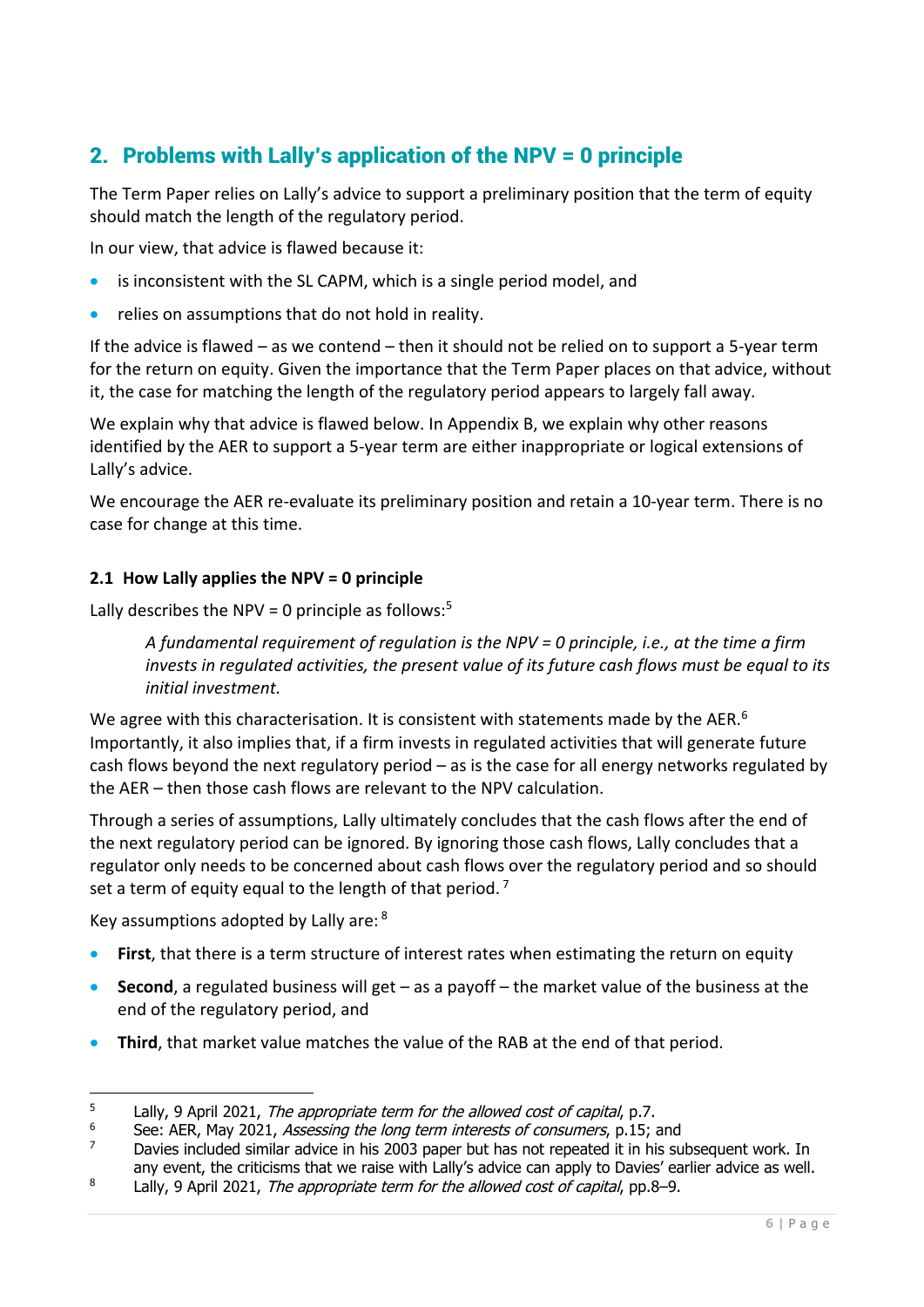In the next sub-section, we explain why the first assumption is inconsistent with the SL CAPM. We then explain why the second and the third assumptions do not hold.

#### **2.2 Assuming a term structure is inconsistent with the SL CAPM**

Lally advises that the NPV = 0 principle means that the term of equity must match the length of the regulatory period. To form this view, Lally assumes the existence of a term structure. This is inconsistent with the SL CAPM – the AER's current foundation model – which is a single period model with no term structure.

In short, this means that Lally's advice is inconsistent with the foundation model; adopting Lally's recommendations implies a fundamental change to the foundation model. We elaborate below.

In his original paper, Lally notes: 9

*The implications of using a risk free rate whose term is other than that of the regulatory cycle depends upon the slope of the term structure. In particular, if the term structure is upward sloping, then the use of a risk free rate for a term longer (shorter) than the review cycle produces a present value on the future cash flows that is greater (less) than the initial investment. If the term structure is downward sloping, then the conclusions are reversed.*

Although unstated, the obvious extension to the above quote is that, if either there were no term structure or the term structure were flat, it would not matter what tenor one used for the riskfree rate. Lally's conclusion that a 5 year term must be used follows directly from assumptions about term structure. 10

By contrast, the SL CAPM is a single-period model that has no term structure. The only thing that the SL CAPM does is allow someone to price an asset – based upon its systematic risk-profile – by making a weighted average (the weight being beta) of the risky market asset and a risk-free asset. The term of a regulatory period is irrelevant. All that is required for the SL CAPM to operate is for the user to choose the market and risk-free assets.

When applying the SL CAPM, the theoretically correct risk-free asset is one with no systematic risk. An indexed perpetual government bond would be ideal as a proxy, but these do not exist. Therefore, standard practice amongst market participants and regulators has been to use the longest available government bond that is sufficiently liquid.

The AER recognised this in the explanatory statement to the 2018 RORI:<sup>11</sup>

*Our final decision is to maintain use of a 10 year term for the risk free rate. We consider that the use of a 10 year term will lead to an overall rate of return that will better contribute to the achievement of the NEO and NGO. We consider a 10 year term is consistent with the theory of the Sharpe-Lintner CAPM which is a single period equilibrium model, estimating the returns an investor requires over a long-term* 

<sup>&</sup>lt;sup>9</sup> Lally, 2004, Regulation and the Choice of the Risk Free Rate, Accounting Research Journal, Vol. 17(1), p.20.

 $10$  Indeed, arguments about term structure – and more particularly about how forward rates predicted rates at different time horizons – were at the core of the subsequent debate between Lally and Hall in 2007.

<sup>&</sup>lt;sup>11</sup> AER, December 2018, Rate of Return Instrument: Explanatory Statement, p.126.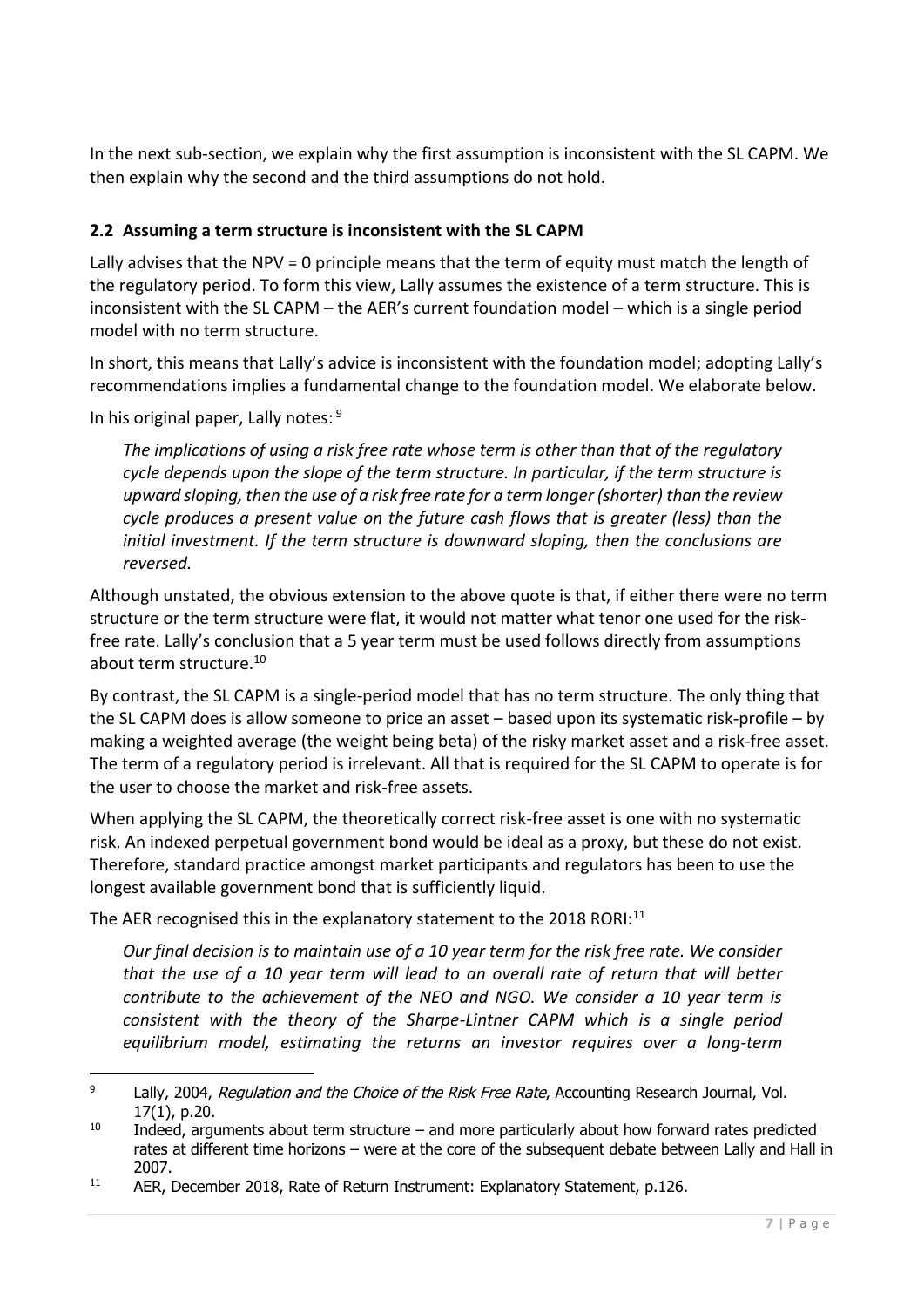*investment horizon. The 10-year term also reflects the actual investor valuation practices and academic works.*

#### And: $12$

*We use the CAPM to estimate how an investor will value the potential returns from an investment in an infrastructure business with long-lived underlying assets. Equity investors seek out efficient returns for their diversified investment portfolio over longterm investment horizons. Although reinvestments may be more frequently, they are still being made with reference to a long-term equilibrium rate of return. This will reflect the excess return required for bearing the systematic risk of the investment over the return on a long-term riskless asset.*

We agree with this rationale, including that the SL CAPM has no term structure (i.e. it is a single period model). In short, it also means that Lally's advice is inconsistent with the SL CAPM. Given the long-term nature of energy networks, it may also mean that longer-term Commonwealth Government Securities could be used to estimate the risk-free rate where these are available, such as the recently issued 30-year government bonds.

Given this, it would be inappropriate to assume that there *was* a term structure – as Lally's advice does implicitly – when determining what term to adopt for the return on equity when applying that model.

#### **2.3 The other two assumptions do not hold**

The second and third assumptions imply that an equity investor only cares about cash flows over the regulatory period. However, this chain of logic is flawed because the assumptions adopted by Lally simply do not hold.

Equity investors necessarily consider cash flows beyond a single regulatory period. They must consider cash flows over the life of the assets in which they invest. To do otherwise would mean that they ignore cash flows that affect the value of their investments.

Equity investors are also highly unlikely to assume that they will get back – as a payoff – the market value of the regulated business at the end of the regulatory period. There is no mechanism within the regulatory framework for this to occur.<sup>13</sup> It also seems implausible that equity investors would project the business being sold at the end of every regulatory period to receive a payoff.

Even if they did project that the business was sold at the end of the regulatory period, there is no empirical evidence that shows that the sale price will match the value of the RAB. Analysis of RAB multiples published by the AER makes this clear.<sup>14</sup> Given this, it is unlikely that equity investors would assume otherwise.

<sup>&</sup>lt;sup>12</sup> AER, December 2018, Rate of Return Instrument: Explanatory Statement, p.127.<br><sup>13</sup> The National Gas Rules (NGR) require that assets are depreciated over their econ

The National Gas Rules (NGR) require that assets are depreciated over their economic lives, which generally extend for multiple regulatory periods. There is no mechanism to return the full value of the RAB at the end of the regulatory period. There are also provisions in the NGR (rule 85) that mean that the AER could potentially write-down the value of the RAB if it is underutilised.

<sup>&</sup>lt;sup>14</sup> AER, February 2018, *Discussion paper – Financial performance measures*, pp.14-24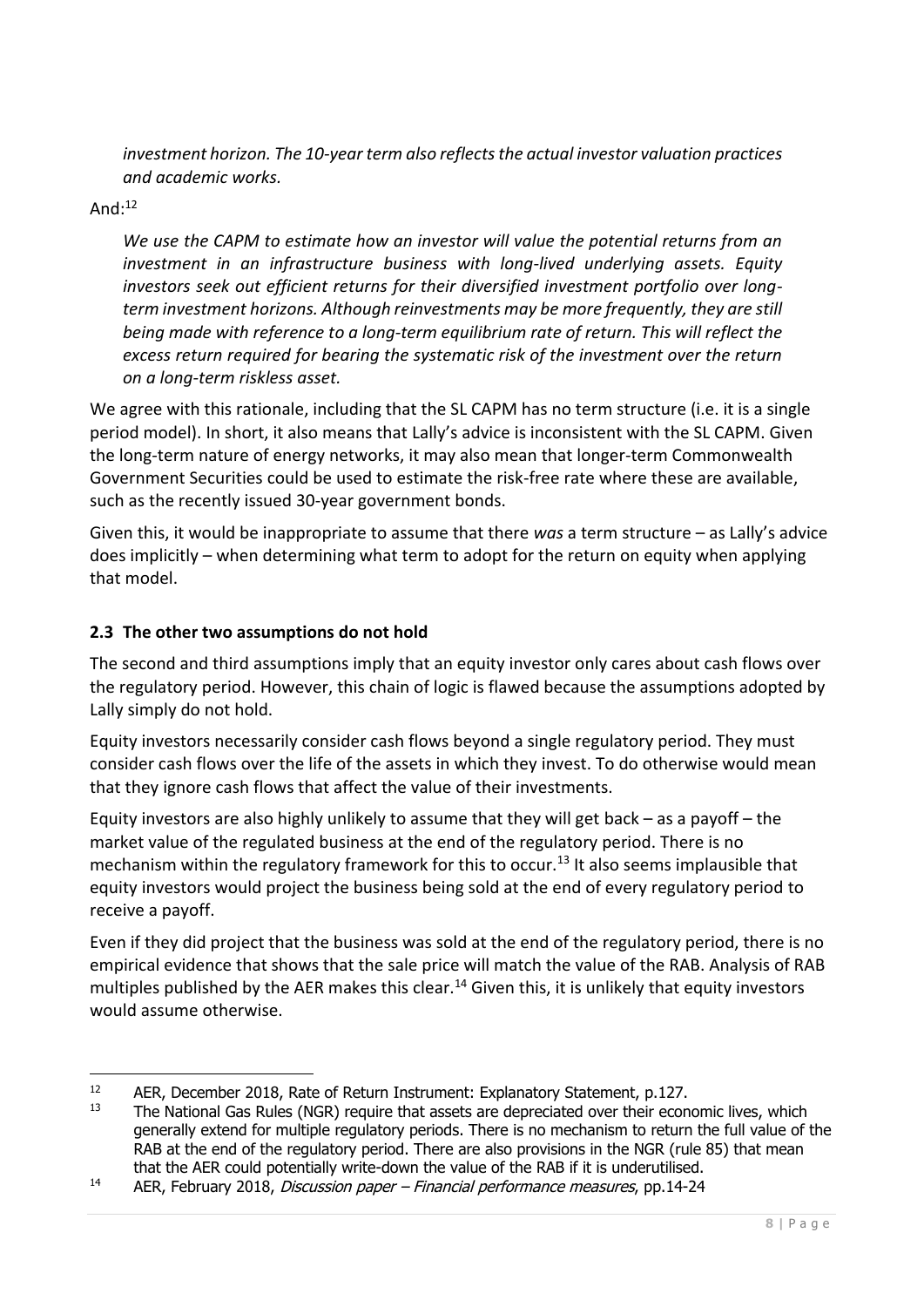If these assumptions do not hold, then there is simply no link between the NPV = 0 principle and assuming a 5 year term for equity. Future cash flows after the next regulatory period *are* relevant to investor decision-making.<sup>15</sup>

<sup>&</sup>lt;sup>15</sup> This view is consistent with the assumptions implicit in the AER's Post-Tax Revenue Model. That model does not include any costs for selling existing equity at the end of each regulatory period (it only includes costs of raising new equity). It also projects cash flows that extend well-beyond the next regulatory period.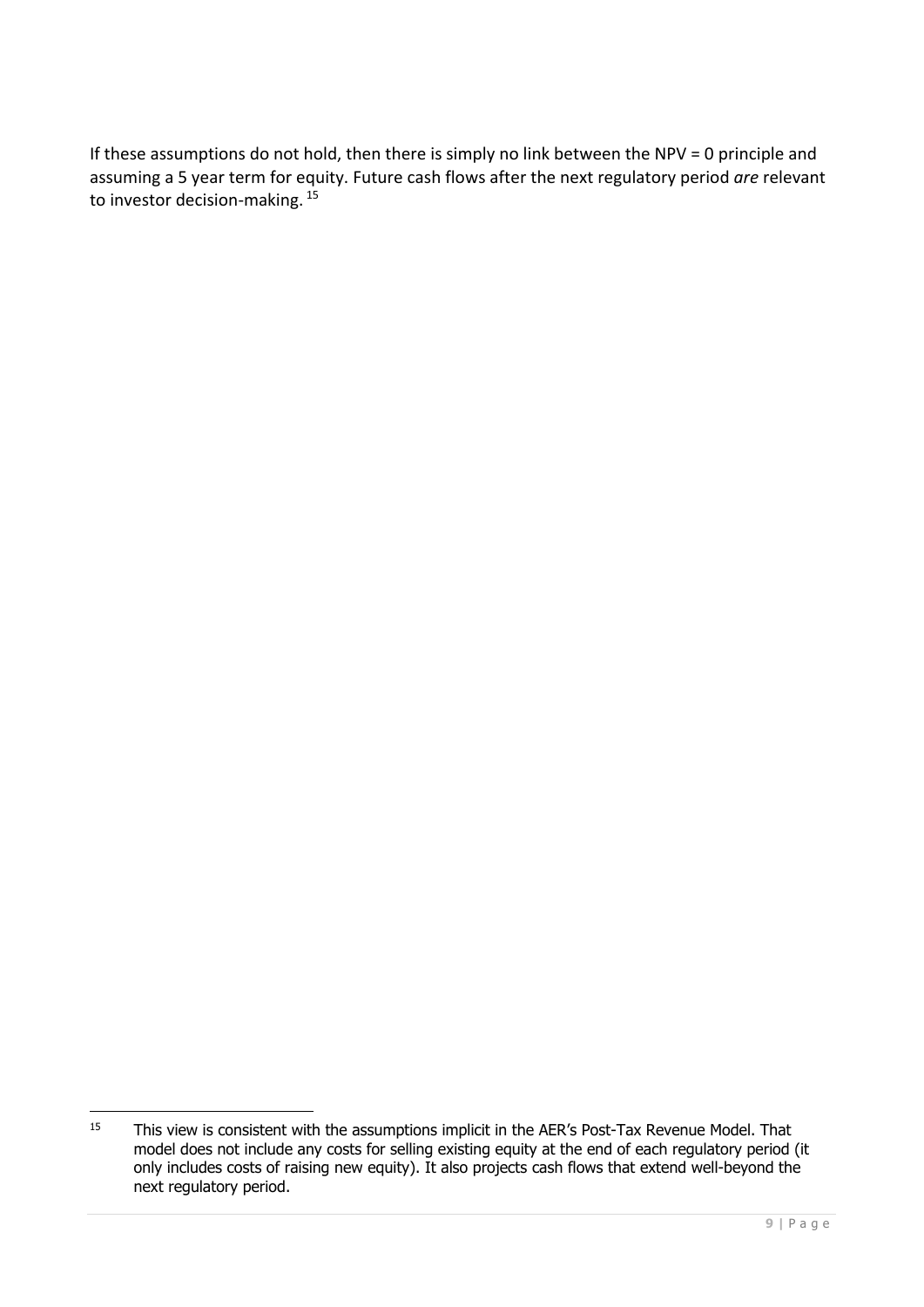### 3. Ensuring that the return on equity approach is robust

The 2018 RORI estimates the return on equity by adding a fixed uplift to the risk-free rate. Low interest rate environments like the present call this simplification into question.

The Low Interest Rate Paper appears to recognise that the simplification needs a rethink by asking questions about the relationship between the risk-free rate and MRP.

We agree that it needs a rethink and appreciate the AER taking an open mind to these questions. The AER's task is somewhat unique among regulators in that it must determine an approach to estimating the return on equity at one point in time to apply automatically at future points in time, without scope to reconsider. If not designed appropriately, there is a real risk that this approach – similar to the 2018 RORI – will not produce an outcome which does not reflect efficient financing costs at the time of a regulatory decision.

Below we explain why the simplification is problematic and what this means for how the return on equity should be estimated.

#### **3.1 Why the simplification is problematic**

In short, the 2018 RORI contains an approach to estimating the return on equity that automatically updates one parameter – the risk-free rate – but leaves all other parameters unchanged. This creates a real risk that the automatic updating does not capture the true changes in returns required by equity investors.

A similar concern was expressed by Brattle in recent work for the AER:<sup>16</sup>

*we also think that there are important interactions between the CAPM cost of equity parameters, such that it may create inconsistencies—and thus an inaccurate result—if some parameters are updated but others are not. When estimating a forward-looking MRP, the measured MRP commonly increases as the risk-free rate declines and vice versa. Similarly, because the equity beta is estimated using market data, the beta estimate will typically be affected by changes in market conditions. We therefore think that it is problematic to change one of the CAPM inputs without updating the cost of equity estimate as a whole.*

Clearly, however, the National Gas Law requires the AER to develop an approach to estimating the return on equity that applies automatically, without discretion. We are not suggesting that that should be ignored.

However, the concern expressed above does mean that the AER cannot presume that the approach reflected in the 2018 RORI will produce an appropriate return on equity in all circumstances.

<sup>&</sup>lt;sup>16</sup> The Brattle Group, June 2020, A Review of International Approaches to Regulated Rates of Return, p.60.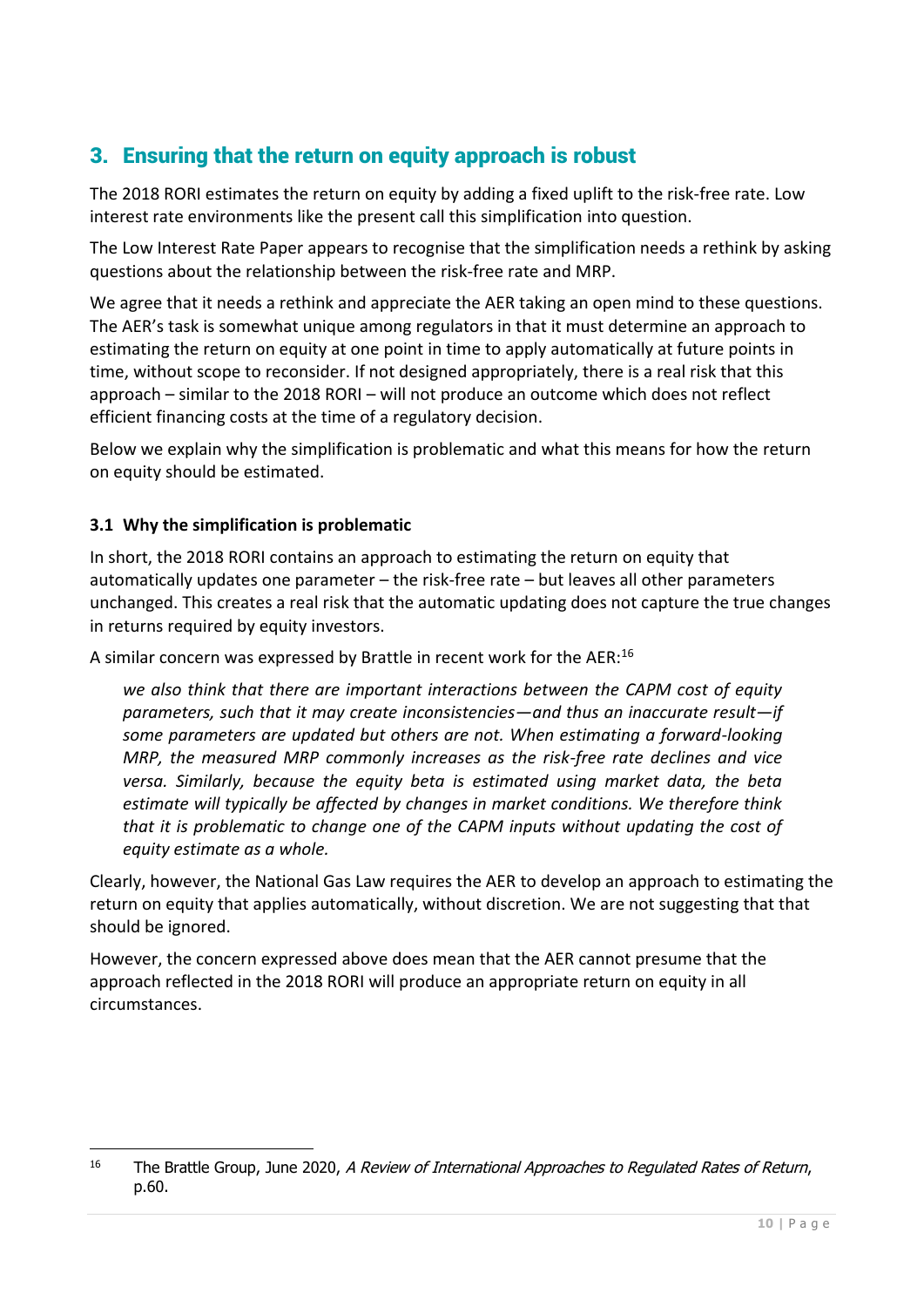#### **3.2 What this mean for how the return on equity is estimated**

What is important is ensuring that the MRP and risk-free rate parameters are estimated and combined in a consistent way *over time*. 17

Although it is the low interest rate environment that we experience today that has prompted a closer look at how these parameters are currently being determined, it would be wrong to only focus on extreme outcomes when deciding on the approaches and assumptions to include in the 2022 RORI. They should be designed to be robust to different interest rate environments.

To quote the AER, they should be designed to increase the likelihood that – when applied automatically in the future – they give: $^{18}$ 

*an unbiased estimate of the expected efficient return [to equity investors], consistent with the relevant risks involved in providing regulated network services*.

Doing so will promote the long term interests of consumers.

By 'design' we mean the choices that the AER needs to make about:

- the initial values adopted for the risk-free rate and MRP parameters when the 2022 RORI is determined, and
- any mechanism that automatically updates those parameters when the 2022 RORI is applied in the future, conscious of any relationship between them.

We do not yet have a firm view on what the initial values should be, except that they should be estimated in a logically consistent way. For instance, if the risk-free rate parameter reflects a low interest rate environment, then so too should the initial MRP.<sup>19</sup>

In the 2018 RORI, a long run average that is unconditional on interest rates was used to estimate the MRP. This is logically consistent with a view that interest rates were  $-$  at that time  $-$  at or around their long run average. Now that we are in a low interest rate environment, retaining the same MRP in the 2022 RORI would only be appropriate if there were strong evidence that market returns moved in lock step with interest rates.<sup>20</sup>

If this evidence does not exist, then – relative to the MRP adopted in the 2018 RORI – the MRP adopt for the 2022 RORI would need to be:

- **I.** larger if the evidence suggests that market movements are smaller than movements in the risk-free rate, or
- smaller if the evidence suggests that market movements are greater than movements in the risk-free rate.

<sup>&</sup>lt;sup>17</sup> We have assumed that the SL CAPM will continue to be applied.

<sup>18</sup> AER, May 2021, Rate of return – Assessing the long term interests of consumers – Position paper, p.1.

 $19$  The 6.1% MRP value reflected in the 2019 RORI is based on a long-term historical mean excess return. It does not reflect the low interest rate environment that we are currently experiencing. Given this, we question whether it is appropriate to combine that MRP value with a prevailing risk-free rate that does reflect that environment.

<sup>&</sup>lt;sup>20</sup> There is an implicit assumption here that the AER was correct in 2018. If the AER now believes that its 2018 MRP was wrong, then it could of course choose a new MRP that does not follow the logic outlined above.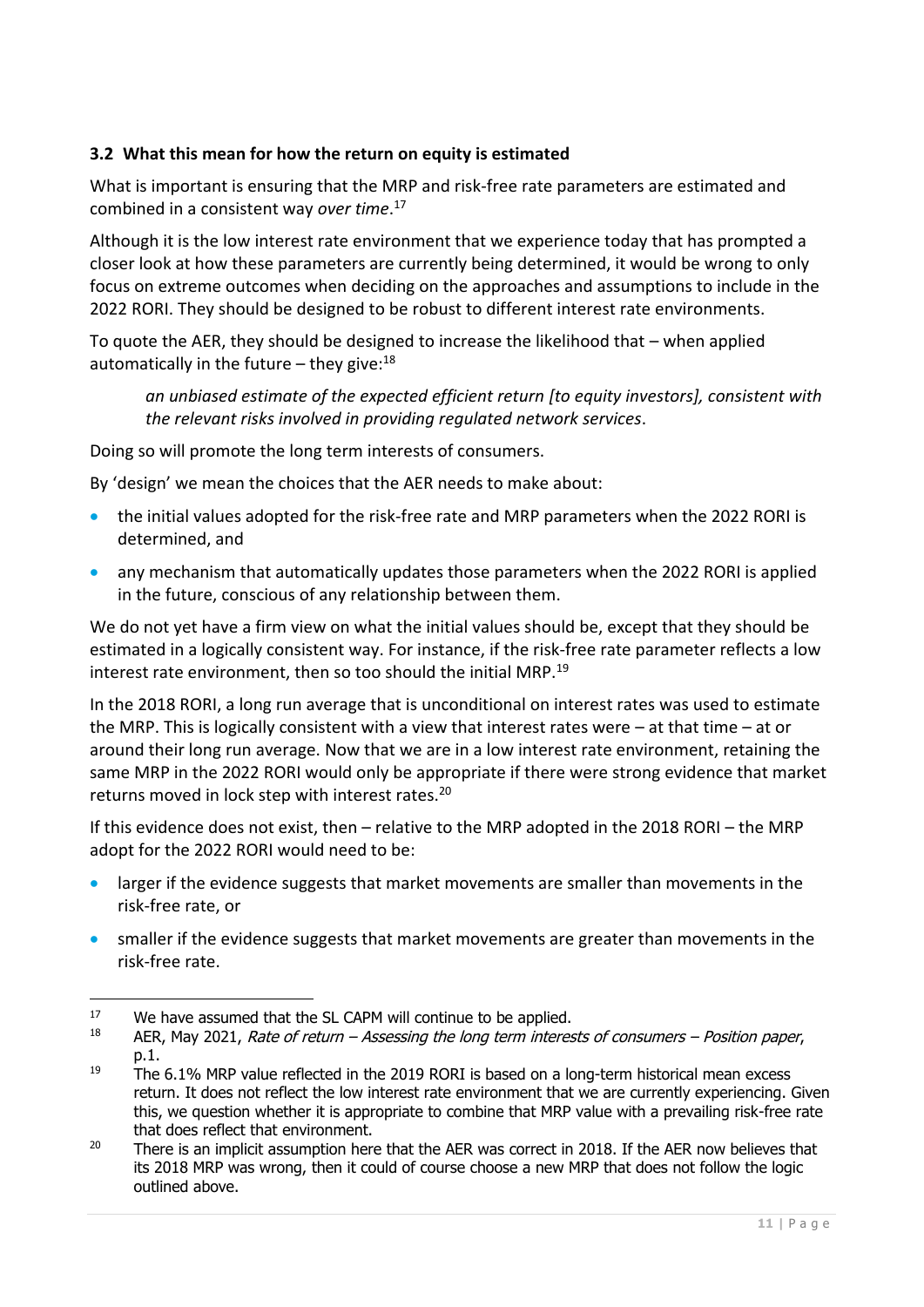This would ensure consistency between the risk-free rate and MRP parameters.

We also do not yet have a firm view on what any mechanisms should look like, or whether any such mechanism is feasible, given legal constraints or desirable given the uncertainties involved in estimation. However, were such a mechanism to be employed – like the starting position for MRP – it should be logically consistent with the evidence.

If the AER believes that the evidence suggests than market movements are greater than risk-free rate movements, then the MRP should increase as interest rates increase and decrease as interest rates decrease. If the AER believes that the evidence suggests that market movements are smaller than risk-free rate movements, then the MRP should decrease as risk-free rates rise and increase as they fall.

This is an issue which will be taken up in the MRP paper, but we note that the first case above leads to more volatile prices for consumers and the second to less volatile prices. We suggest this – along with Brattle's recommendation that when estimating a forward-looking MRP, 'the measured MRP commonly increases as the risk-free rate declines and vice versa' – may be an important consideration for the AER.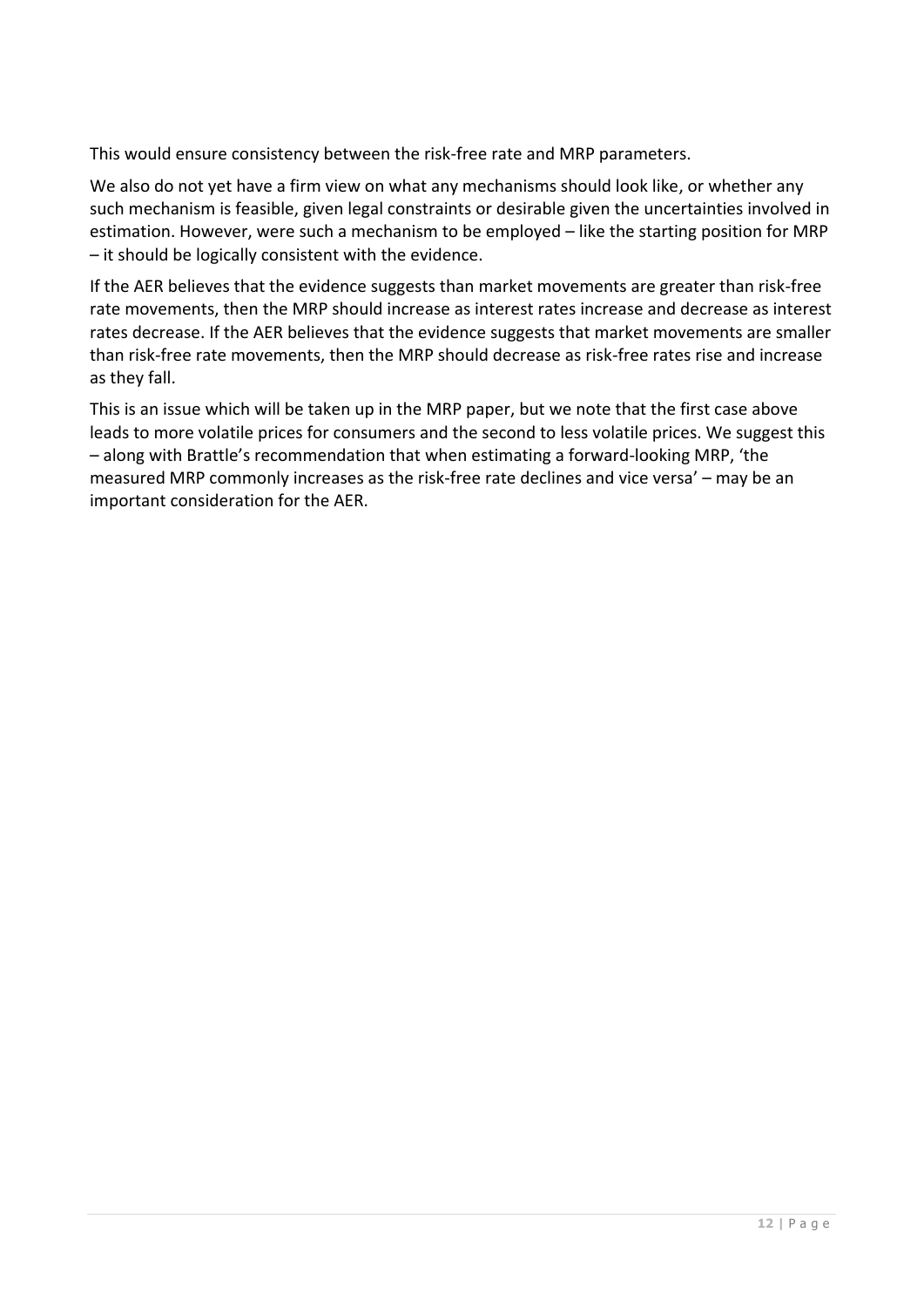### 4. Financeability has a role as a cross-check

Financeability is core to investment decision-making. If an investment is not financeable, then it will not go ahead.

The Low Interest Rate Paper indicates that the AER does not intend to consider financeability when finalising the 2022 RORI.

We encourage the AER to reconsider this because:

- financeability affects whether regulated energy networks can fund and therefore undertake – efficient investment that promotes the long-term interests of consumers
- there is no obvious downside to at least considering financeability before finalising the 2022 RORI – the AER is not bound to accept the results of any financeability assessment
- other regulators see the benefit in undertaking financeability assessments they see it as prudent to use such assessments to check their regulatory decisions before finalising them.

In our view, financeability assessments should be one of the cross-checks that the AER uses to test whether the methods and assumptions proposed for the RORI are producing sensible results.

Below we explain why financeability assessments are important and how they could be used in the 2022 RORI review process.

#### **4.1 Why financeability assessments are important**

*If* the allowed rate of return calculated using a given set of methods and assumptions reflected the true opportunity cost of capital, then there would be no need to consider financeability.<sup>21</sup>

However, it is impossible to know whether they do give the true opportunity cost of capital. The rate of return is calculated based on methods and assumptions that all have strengths and weaknesses. Judgement is used to select among imperfect methods and imprecise assumptions or parameters. And although individually each selection may be reasonable, there is a risk that when combined they produce outputs that do not reflect the true opportunity cost of capital.

The AER's analysis in appendix B of its *Rate of return and cash flows in a low interest rate environment* working paper is based on the premise that the risk does not exist. In our view, however, the risk clearly does.<sup>22</sup>

It is this risk that cross-checks such as financeability assessments can help to mitigate. However, unlike other cross-checks that the AER has considered in the past, these assessments focus directly on a key consequence if the allowed rate of return is too low – namely, that efficient investment is undermined. As such, financeability assessments compliment other cross-checks.

<sup>&</sup>lt;sup>21</sup> Here, we are referring to assessing the financeability of the allowed rate of return. If that return were appropriate, there may be financeability concerns that could be addressed by adjusting other aspects of how regulated revenues are determined. We do not explore these further in this submission.

<sup>&</sup>lt;sup>22</sup> For instance, there is model uncertainty arising from adoption of the SL CAPM as the foundation model. There is uncertainty about each of the parameter estimates made when applying the SL CAPM, including due data limitations (e.g. sample choice). In many cases the parameters do not have levels of statistical accuracy and depend heavily on methodological choices (e.g. monthly versus weekly betas).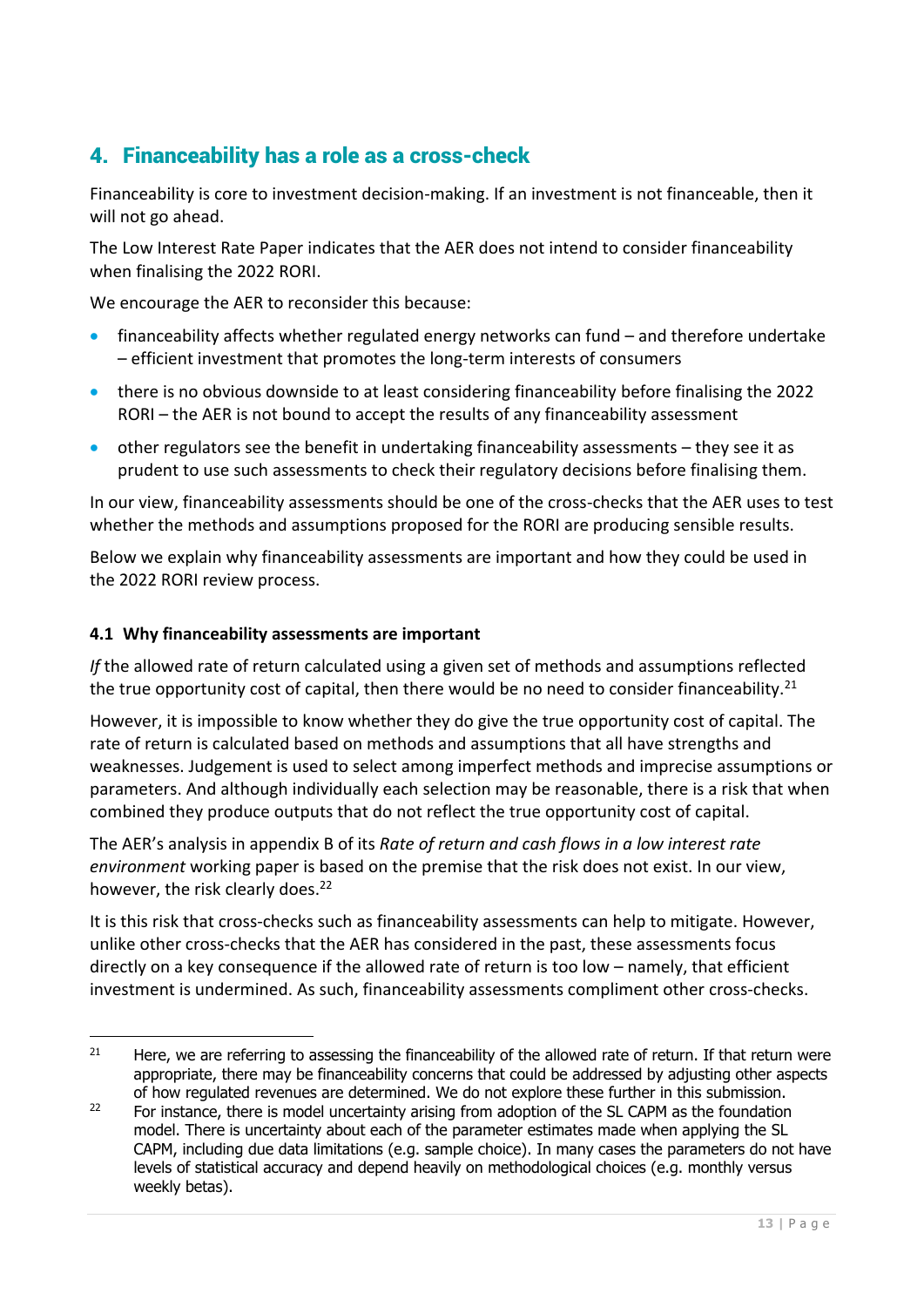#### **4.2 How financeability assessments could be used**

We appreciate that the AER is still considering the potential role of financeability in its regulatory decision making.

When developing the 2022 RORI, the AER could use financeability cross-checks to assess whether the RORI outcomes can sustain – for a representative or benchmark entity – the credit metrics adopted by rating agencies under various interest rate scenarios. This would help give the AER and stakeholders comfort over whether the RORI can support efficient investment that promotes the long-term interests of consumers.

We look forward to engaging further with the AER on this.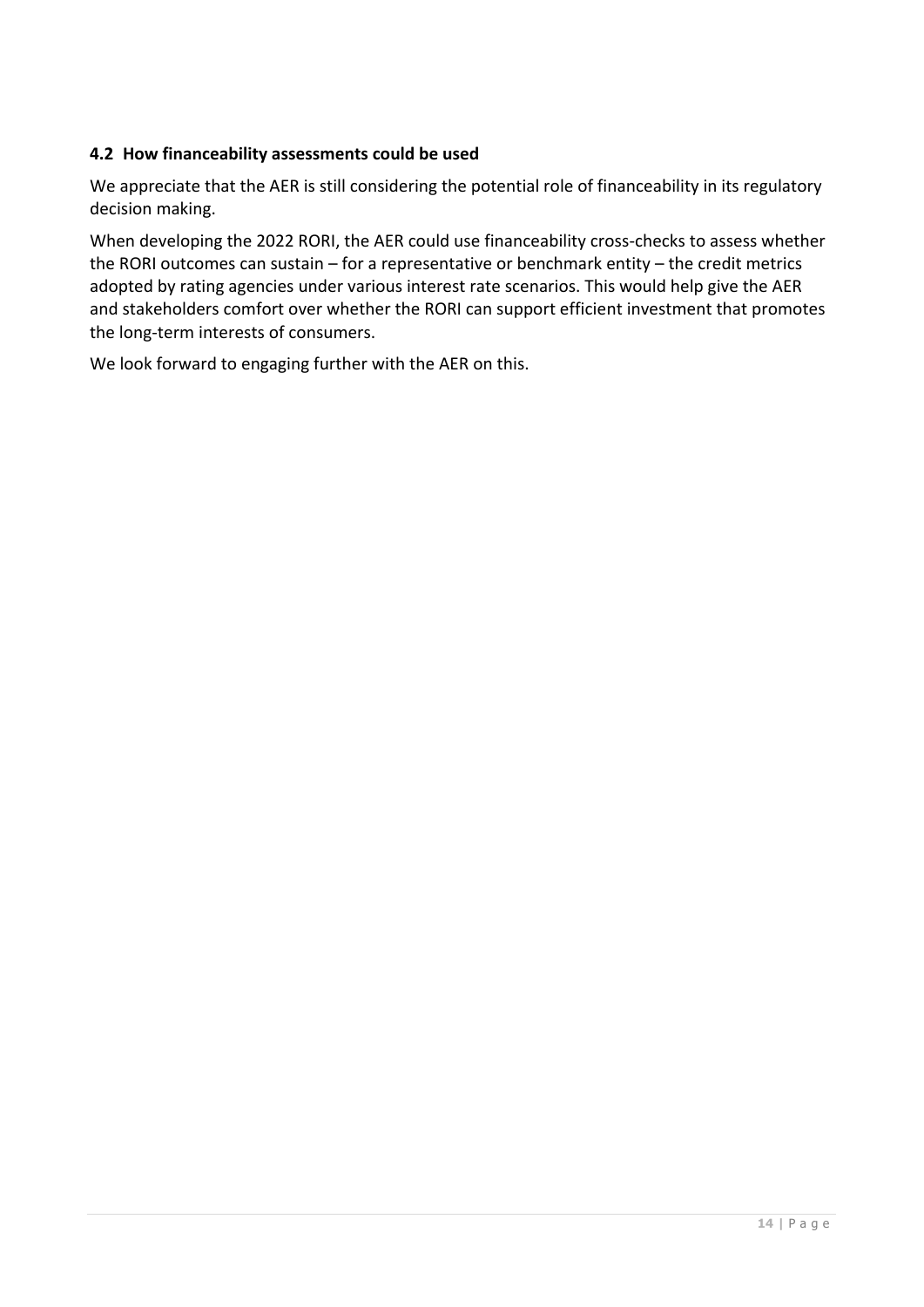## Appendix A: Response to AER requests for feedback

This appendix sets out our responses to the requests for feedback included in the two working papers. Our responses are not exhaustive and we expect to engage on many of these topics throughout the 2022 RORI review process.

| <b>Topic</b>                                                                  | Question                                                                                                             | Response                                                                                                                                                                                                                                                                                                                                                                                                                                                                                                                                                                                                                                                                                                                                                                              |  |  |
|-------------------------------------------------------------------------------|----------------------------------------------------------------------------------------------------------------------|---------------------------------------------------------------------------------------------------------------------------------------------------------------------------------------------------------------------------------------------------------------------------------------------------------------------------------------------------------------------------------------------------------------------------------------------------------------------------------------------------------------------------------------------------------------------------------------------------------------------------------------------------------------------------------------------------------------------------------------------------------------------------------------|--|--|
|                                                                               | Term of the rate of return                                                                                           |                                                                                                                                                                                                                                                                                                                                                                                                                                                                                                                                                                                                                                                                                                                                                                                       |  |  |
| Link between<br>terms used for<br>expected<br>inflation and<br>rate of return | 1. Should the<br>term for expected<br>inflation match<br>the term for the<br>rate of return?<br>(pp.1836)            | • The terms could match, but they should not be<br>required to. We agree with the AER's preliminary view<br>on this. <sup>23</sup>                                                                                                                                                                                                                                                                                                                                                                                                                                                                                                                                                                                                                                                    |  |  |
| Link between<br>the terms<br>used for the<br>returns on<br>equity and<br>debt | 2. Should the<br>term for equity<br>match the term<br>for debt?<br>(pp.1836)                                         | • We agree with the AER's preliminary view that there is<br>no requirement for terms to match. <sup>24</sup><br>• Similar to our answer to question 1, there is no<br>intrinsic reason why the terms on debt and equity<br>should be the same. They should each be determined<br>on their own merits, including so that they reflect<br>efficient financing practices for debt and equity<br>respectively.<br>• This is also consistent with advice to the AER from<br>Lally. <sup>25</sup><br>• As shown in the AER's working paper, some regulators<br>have adopted different terms of debt and equity. <sup>26</sup><br>This can occur, for instance, where regulators have<br>access to data on longer-term government debt with<br>sufficient liquidity (e.g. in the US and UK). |  |  |
| Term of the<br>return on<br>equity                                            | 3. Should the<br>term for the<br>return on equity<br>align to the<br>regulatory<br>control period<br>(typically five | • The term of equity should remain at 10 years.<br>• Section 2 outlines our concerns why Lally's application<br>of the NPV = 0 principle. Appendix B explains our<br>concerns with the other reasons cited by the AER.                                                                                                                                                                                                                                                                                                                                                                                                                                                                                                                                                                |  |  |

#### **Table A.1: Feedback on AER working papers**

<sup>&</sup>lt;sup>23</sup> AER, 21 May 2021, *Term of the rate of return*, p.4.<br><sup>24</sup> AER 21 May 2021, *Term of the rate of return* p.4

<sup>24</sup> AER, 21 May 2021, *Term of the rate of return*, p.4.<br>25 Lally 9 April 2021, *The appropriate term for the ally* 

<sup>25</sup> Lally, 9 April 2021, *The appropriate term for the allowed cost of capital*, pp.3–4.<br>26 AFP 21 May 2021, *Term of the rate of return* Tables 1 and 2, pp.19–21. For ins

AER, 21 May 2021, Term of the rate of return, Tables 1 and 2, pp.19–21. For instance,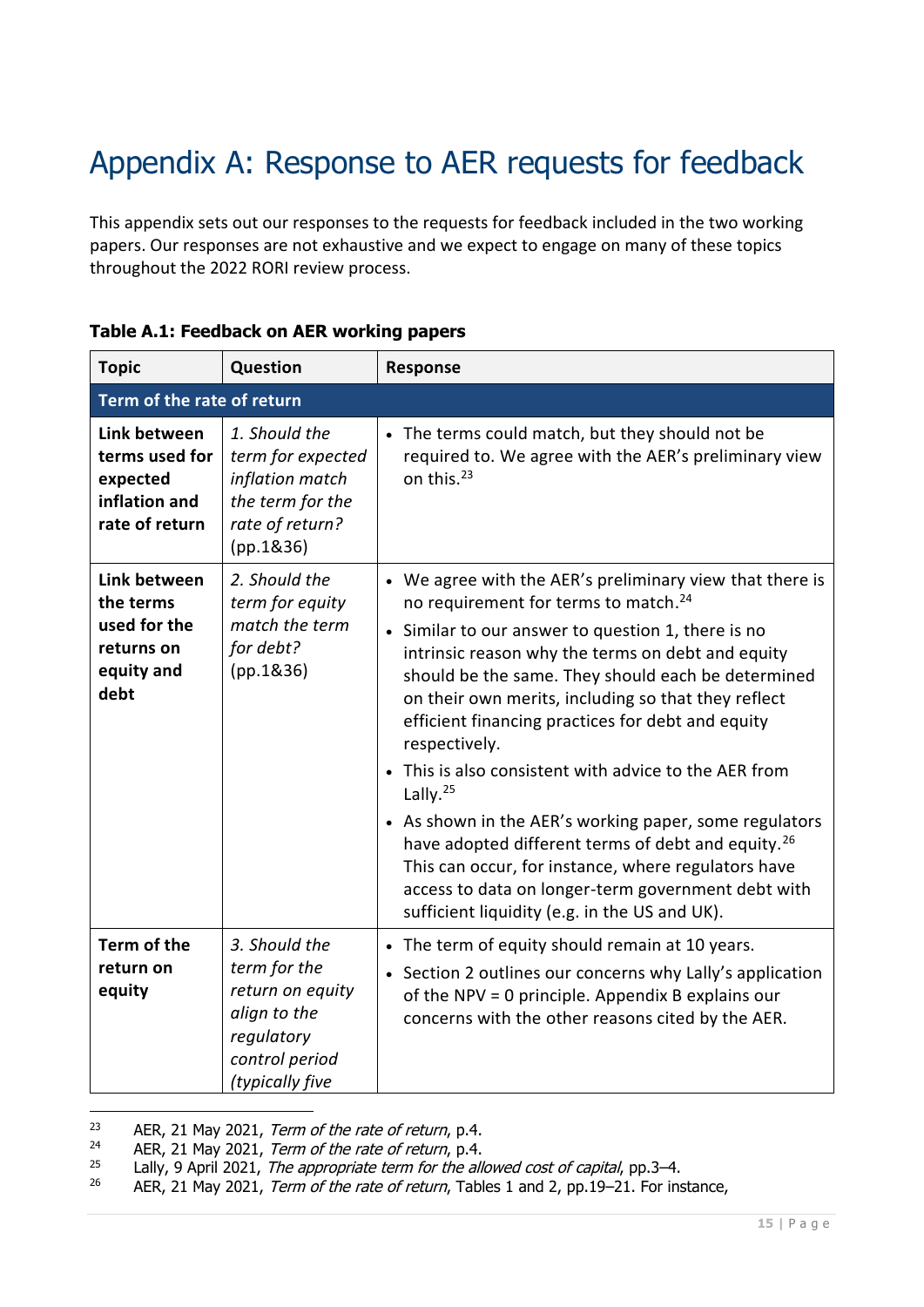| <b>Topic</b>                     | <b>Question</b>                                                                                                                               | <b>Response</b>                                                                                                                                                                                                                                                                                                                                                                                                                                                                                                                                                                                                                                                                                                                                                                                                                                                                                                                                                                                                                                                                         |
|----------------------------------|-----------------------------------------------------------------------------------------------------------------------------------------------|-----------------------------------------------------------------------------------------------------------------------------------------------------------------------------------------------------------------------------------------------------------------------------------------------------------------------------------------------------------------------------------------------------------------------------------------------------------------------------------------------------------------------------------------------------------------------------------------------------------------------------------------------------------------------------------------------------------------------------------------------------------------------------------------------------------------------------------------------------------------------------------------------------------------------------------------------------------------------------------------------------------------------------------------------------------------------------------------|
|                                  | years) or a longer<br>period more<br>consistent with<br>the life of the<br>underlying asset<br>life (e.g. ten<br>years)? (pp.1&44)            |                                                                                                                                                                                                                                                                                                                                                                                                                                                                                                                                                                                                                                                                                                                                                                                                                                                                                                                                                                                                                                                                                         |
| Form of<br>return on<br>debt     | 4. What is the<br>appropriate form<br>for the return on<br>debt for<br>businesses we<br>regulate?<br>(pp.1850)                                | • The trailing average remains the most appropriate<br>form. In short, there is no obvious case for adopting<br>an alternative form.<br>The trailing average approach:<br>aligns with efficient debt financing practice, where<br>an efficient long-lived infrastructure owners would<br>hold a debt portfolio with staggered maturity dates<br>allows services providers to manage interest rate<br>risk without exposing themselves to substantial<br>refinancing risk $-$ giving them a reasonable<br>opportunity to recover efficient financing costs<br>satisfies the $NPV = 0$ principle and does so at the<br>lowest costs to consumers.<br>• Most gas and electricity network service providers are<br>still transitioning to a trailing average following the<br>2013 rate of return guideline. It would be premature<br>to move to an alternative form of debt when the<br>trailing average is only just starting to apply.<br>• Lally has also advised the AER that it is appropriate to<br>retain the trailing average when estimating the return<br>on debt. <sup>27</sup> |
| Term of the<br>return on<br>debt | 5. What is the<br>appropriate term<br>of debt given the<br>form of the return<br>on debt (in your<br>response to<br>question 3)?<br>(pp.1850) | The term of debt should be 10 years.<br>$\bullet$<br>The term should match the term that an efficient<br>business seeks when issuing new debt. This is<br>consistent with the AER's preliminary position. 28<br>• The data that we have seen suggests that Australian<br>energy networks are targeting 10 years:<br>once you adjust for value weights and include<br>subordinate debt, the WATMI is close to 10 years <sup>29</sup>                                                                                                                                                                                                                                                                                                                                                                                                                                                                                                                                                                                                                                                     |

<sup>&</sup>lt;sup>27</sup> Lally, 9 April 2021, *The appropriate term for the allowed cost of capital*, pp.3–4.

 $28$  AER, 21 May 2021, Term of the rate of return, p.49.

<sup>&</sup>lt;sup>29</sup> Lally, 9 April 2021, *The appropriate term for the allowed cost of capital*, pp.50–51.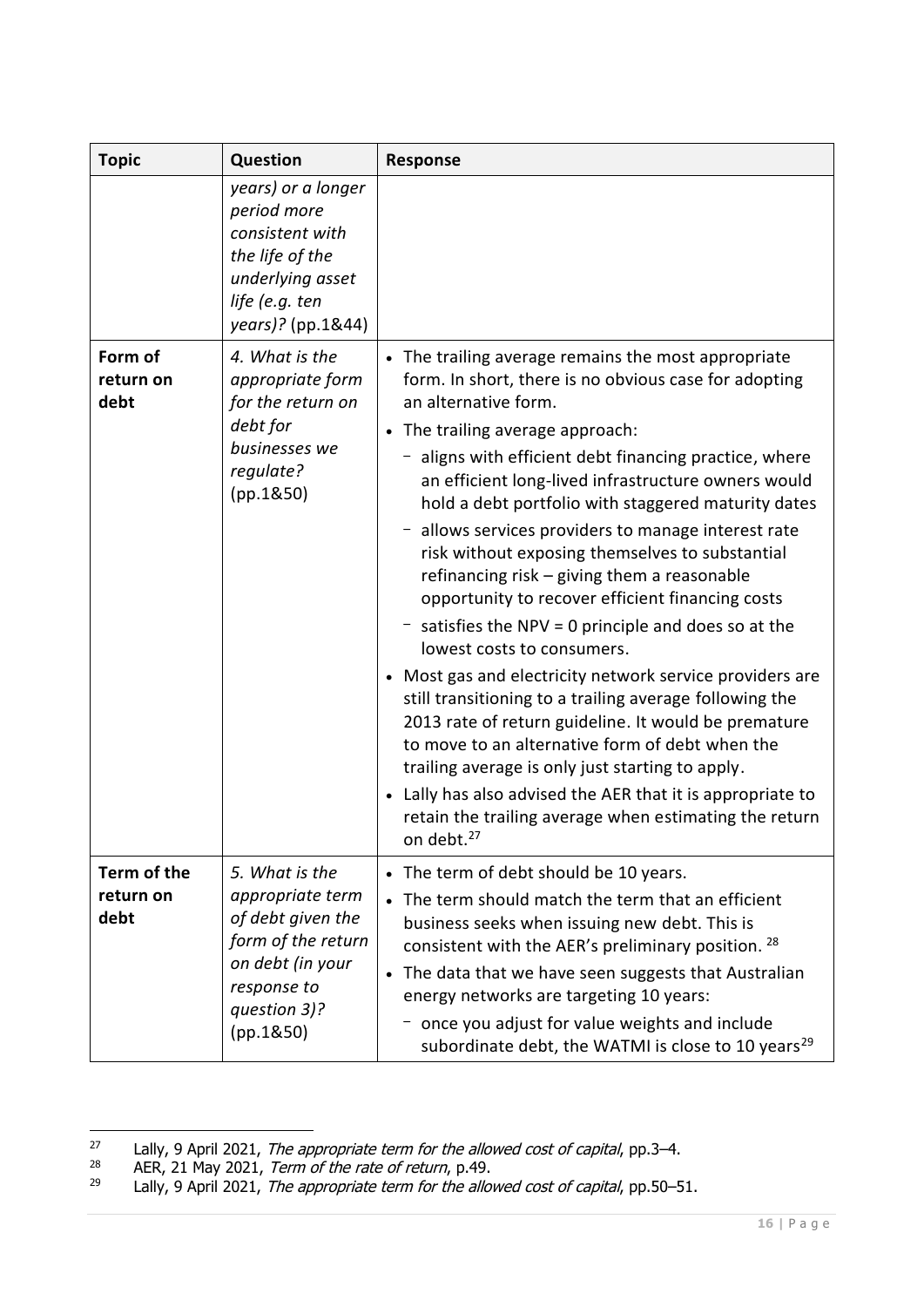| <b>Topic</b>                        | <b>Question</b>                                                                                 | <b>Response</b>                                                                                                                                                                                                                                                                                               |
|-------------------------------------|-------------------------------------------------------------------------------------------------|---------------------------------------------------------------------------------------------------------------------------------------------------------------------------------------------------------------------------------------------------------------------------------------------------------------|
|                                     |                                                                                                 | - it tends to exceed 10 years if the NSW businesses<br>that are still transitioning their debt portfolios<br>following privatisation are excluded.                                                                                                                                                            |
|                                     |                                                                                                 | • This supports the continued use of a 10 year term. The<br>AER should only depart from the current 10 year term<br>where there is sufficient evidence to do so (i.e. there<br>is a clear departure from 10 years across most energy<br>networks).                                                            |
|                                     |                                                                                                 | • We will reconsider this question further once we see<br>the AER's forthcoming working paper on the return on<br>debt.                                                                                                                                                                                       |
| <b>Use of EICSI</b><br>and WATMI    | 6. Should our<br>index of network                                                               | • We previously provided our views on the potential<br>role of the EICSI and WATMI. <sup>30</sup>                                                                                                                                                                                                             |
|                                     | debt costs (EICSI)                                                                              | • In short, we were concerned that:                                                                                                                                                                                                                                                                           |
|                                     | and the<br>corresponding<br>WATMI be used<br>to adjust the<br>benchmark debt<br>term? (pp.1&50) | using the WATMI is inconsistent with previous rate<br>of return guidelines and instruments where the role<br>of independent data curves was considered<br>superior to use of actual data <sup>31</sup>                                                                                                        |
|                                     |                                                                                                 | there was insufficient information or clarity for us<br>to assess the usefulness of the EICSI and WATMI for<br>determining the return on debt                                                                                                                                                                 |
|                                     |                                                                                                 | using the EICSI and WATMI to determine the return<br>on debt would mark a 'strategic change' that could<br>affect the incentives networks face when raising<br>debt (i.e. they will need to think about the impact<br>on the EICSI and WATMI when doing so, not just on<br>what is efficient debt financing). |
|                                     |                                                                                                 | • The quality and usefulness of the EICSI and WATMI<br>should be objectively assessed before it is used to<br>inform the return on debt.                                                                                                                                                                      |
| <b>Transitional</b><br>arrangements | 7. What<br>transitional<br>arrangements                                                         | • There is a clear link between the assumed tenor and<br>the trailing average used to determine the cost of<br>debt.                                                                                                                                                                                          |
|                                     | would be<br>required if a<br>change in the<br>debt term is                                      | • If there were a clear case to adopt a different tenor,<br>then it may be appropriate to adopt a transition<br>equivalent to that used to arrive at the 10 year trailing                                                                                                                                     |

<sup>&</sup>lt;sup>30</sup> APGA, APGA Submission to the AER – Draft working paper on Energy Network debt data, 14 August 2020.

 $31$  To our knowledge, no clear case has been made on why a new index is required in addition to three other independent indices currently being used.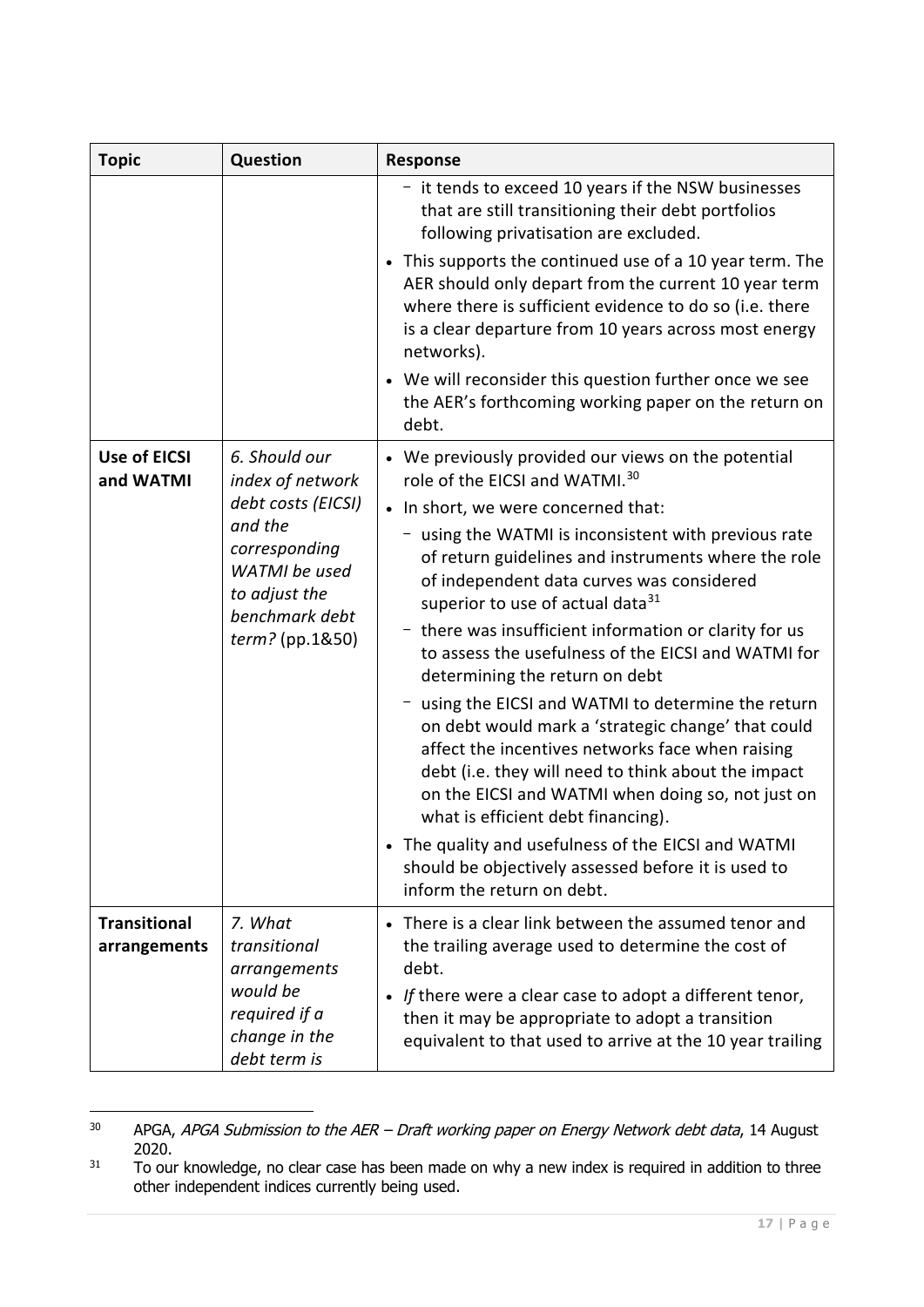| <b>Topic</b>                                    | Question                                                                | <b>Response</b>                                                                                                                                                                                                                                                                                                                                                                                                                                                               |
|-------------------------------------------------|-------------------------------------------------------------------------|-------------------------------------------------------------------------------------------------------------------------------------------------------------------------------------------------------------------------------------------------------------------------------------------------------------------------------------------------------------------------------------------------------------------------------------------------------------------------------|
|                                                 | implemented?<br>(pp.1850)                                               | average reflected in the 2018 RORI. However, it is not<br>clear how such a transition would work.                                                                                                                                                                                                                                                                                                                                                                             |
|                                                 |                                                                         | • It also risks compounding transitions. Applying a new<br>transition to an energy network that is already part<br>way through a transition would be complicated and<br>potentially costly for an efficient business to replicate.<br>It would also be challenging for many consumers to<br>understand.                                                                                                                                                                       |
|                                                 |                                                                         | • At one extreme, if the term were to change every<br>time that the RORI were updated (e.g. because<br>average terms change over time), then it is<br>conceivable that the return on debt would constantly<br>be transitioning from one average to another.                                                                                                                                                                                                                   |
|                                                 |                                                                         | • We should avoid this situation by targeting what is<br>considered efficient debt financing practice rather<br>than simply aligning the debt term to the average<br>debt tenor that may be observed from time to time.<br>Targeting such efficient practice can help lead to<br>stability in the choice of assumed debt tenor - helping<br>to avoid the need to amend transitions every time the<br>RORI is updated.                                                         |
|                                                 |                                                                         | Rate of return and cash flows in a low interest rate environment                                                                                                                                                                                                                                                                                                                                                                                                              |
| Low interest<br>rate                            | Are we in a low<br>interest rate                                        | • Yes, we are in a low interest rate environment. We<br>agree with the AER.                                                                                                                                                                                                                                                                                                                                                                                                   |
| environment                                     | environment?<br>(pp.3&12)                                               | • This is evidenced by the charts presented by the AER.<br><sup>32</sup> Nominal yields on 10 year Government bonds are<br>lower than they have been for the last 70+ years.<br>• The RBA estimates that its recent bond purchases<br>have reduced longer-term government bond yields by<br>around 30 basis points. 33<br>• There is also evidence that real interest rates have<br>fallen over at least the last 30 years, as the AER's<br>paper itself shows. <sup>34</sup> |
| <b>Consequences</b><br>of low<br>interest rates | What are the<br>consequences of<br>interest rates<br>being low? $(p.4)$ | • We agree with the AER that low interest rates lead to<br>lower debt financing costs, but the extent to which<br>they have affected the cost of equity is an open                                                                                                                                                                                                                                                                                                            |

<sup>32</sup> AER, 21 May 2021, Rate of return and cashflows in a low interest rate environment, pp.12–17.<br>33 Debelle G. 6 May 2021, Monetary Policy During Covid, Shann Memorial Lecture, Reserve Bank

Debelle, G., 6 May 2021, Monetary Policy During Covid, Shann Memorial Lecture, Reserve Bank of Australia, p.14.

 $34$  AER, 21 May 2021, Rate of return and cashflows in a low interest rate environment, pp.18–21.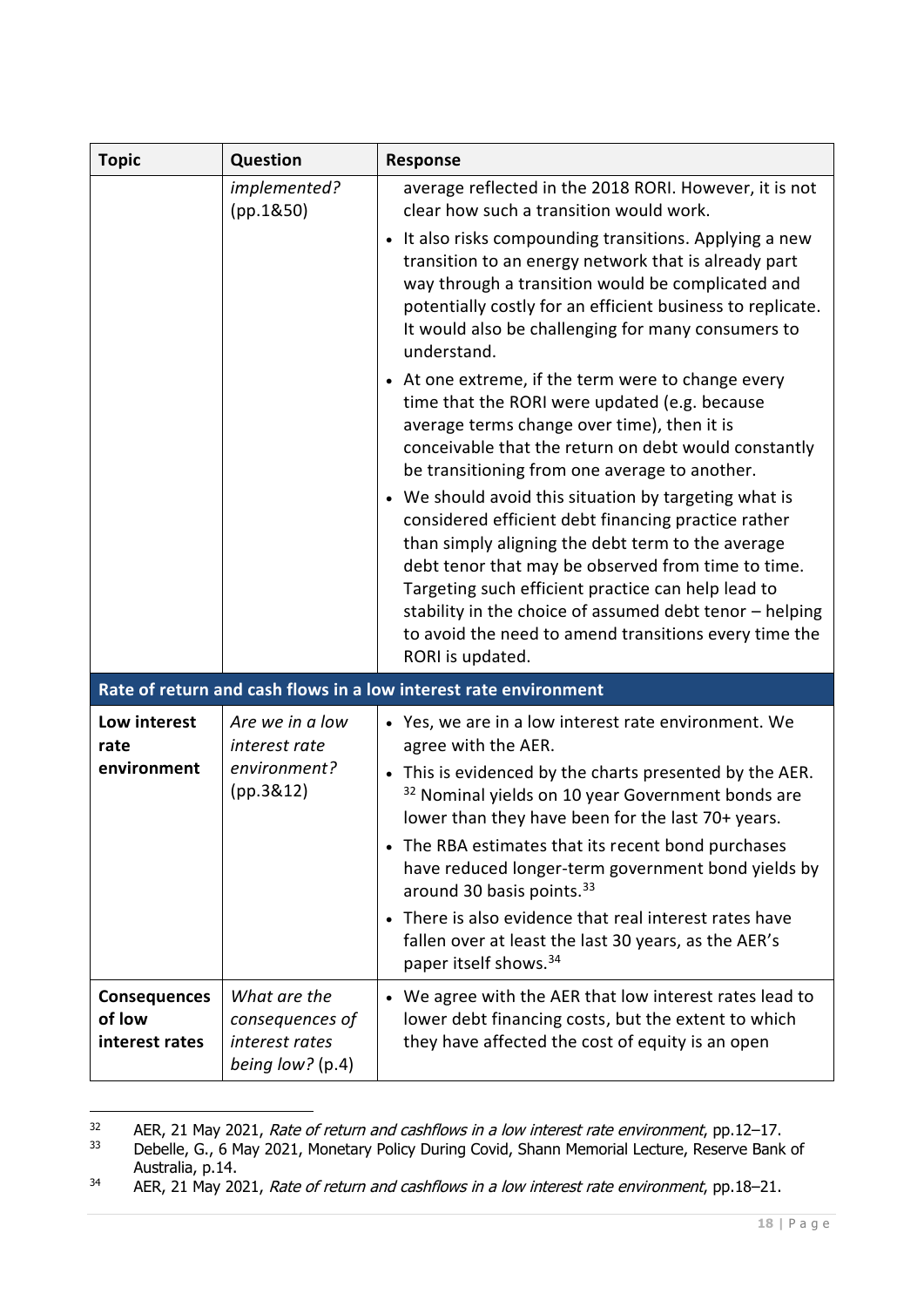| <b>Topic</b>             | Question                                                                                | <b>Response</b>                                                                                                                                                                                                                                                                                                                                                                                                                                                                                                                                                                                                                                                                                                                                                                                                                                                                           |
|--------------------------|-----------------------------------------------------------------------------------------|-------------------------------------------------------------------------------------------------------------------------------------------------------------------------------------------------------------------------------------------------------------------------------------------------------------------------------------------------------------------------------------------------------------------------------------------------------------------------------------------------------------------------------------------------------------------------------------------------------------------------------------------------------------------------------------------------------------------------------------------------------------------------------------------------------------------------------------------------------------------------------------------|
|                          | How might<br>changes in the<br>risk free rate<br>affect the rate of<br>$return?$ (p.22) | question to be debated in forthcoming working<br>papers.<br>• If the cost of equity moves differently to debt in<br>relation to the risk-free rate, we disagree with the AER<br>that a fall in the cost of debt if not matched by a fall in<br>the cost of equity would lead to an increase in<br>gearing. <sup>35</sup> The AER's proposition assumes that<br>networks can in fact increase debt easily and without<br>limit.<br>• For instance, when interest rates go down, this does<br>not mean that individuals gear up their investment<br>properties. It also does not mean that investors are<br>willing to take lower rents and capital gains.<br>• In fact, almost all debt holders place covenants on<br>debt which limit the amount of new debt that can be<br>raised to avoid a change in their own risk profile, and<br>this would serve to limit any increase in gearing. |
| <b>Changes</b><br>needed | Does this suggest<br>that there is<br>something that<br>needs to be<br>addressed? (p.4) | • Yes, the AER should reconsider its approach to the<br>return on equity. The low interest environment has<br>revealed just how fragile assuming that the return on<br>equity is a fixed markup on the risk-free is.<br>• We and others have pointed out our concerns with<br>this assumption in the past. <sup>36</sup> The low interest rate<br>environment simply exacerbates those concerns.<br>• We welcome the AER's opened mind to reconsider its<br>approach to the return on equity and look forward to<br>reading the foreshadowed paper by CEPA and the<br>AER's return on equity paper.<br>• We explain why something needs to change in section<br>3.                                                                                                                                                                                                                        |
| <b>Financeability</b>    | N/A                                                                                     | • Financeability checks are important to ensure efficient<br>and timely investment.<br>• The draft working paper suggests that the AER does<br>not intend to have regard to this when finalising the<br>2022 RORI.<br>• This is a concern to us. There is no obvious harm if the<br>AER considers financeability as a cross check before<br>finalising the instrument.                                                                                                                                                                                                                                                                                                                                                                                                                                                                                                                    |

<sup>&</sup>lt;sup>35</sup> AER, 21 May 2021, Rate of return and cashflows in a low interest rate environment, p.34.

<sup>&</sup>lt;sup>36</sup> See, for instance: APGA, 9 October 2020, APGA Submission to the AER – Draft working papers on return on equity models and international approaches to the rate of return, pp.6–9.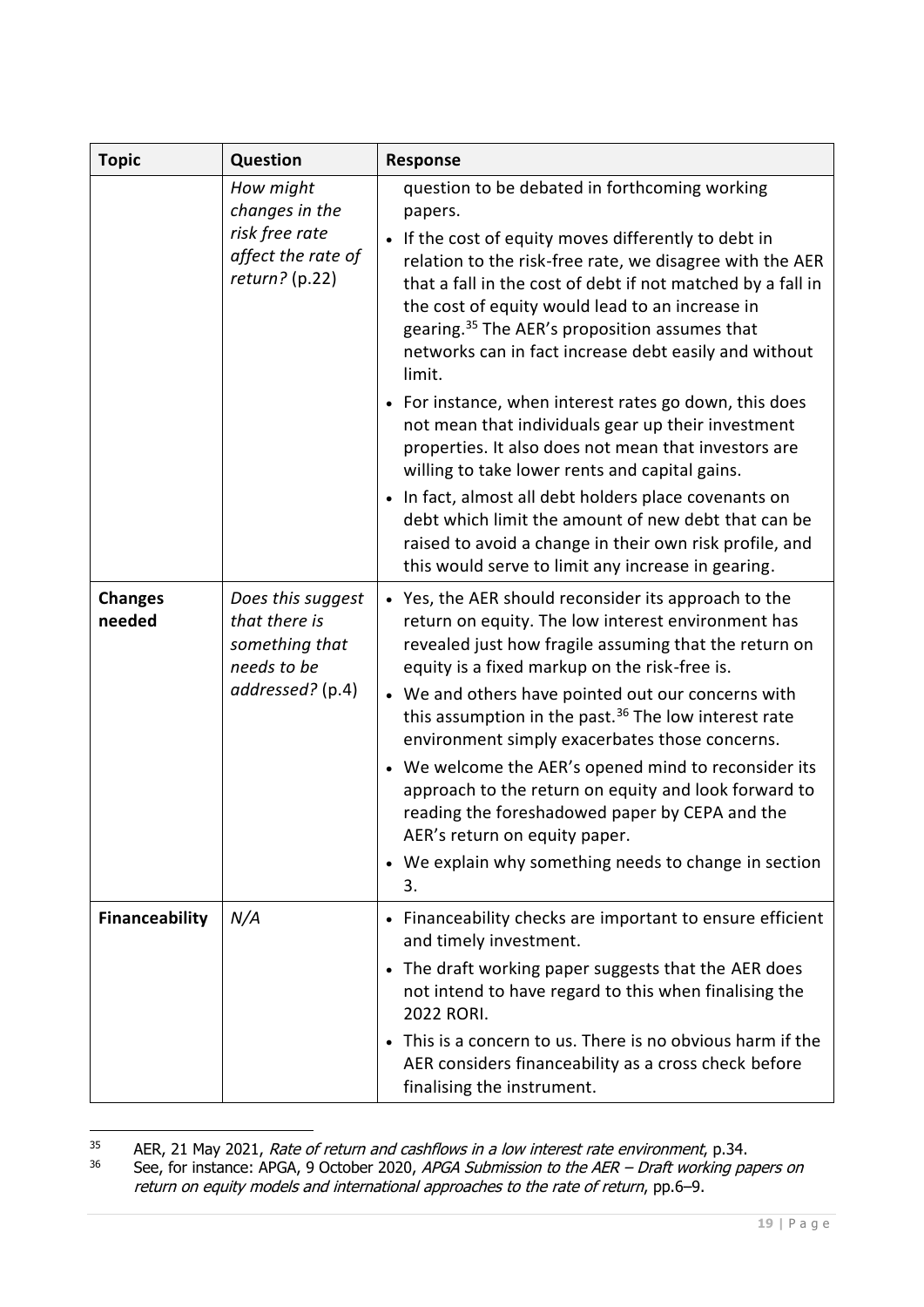| <b>Topic</b> | <b>Question</b> | Response                                                                                                            |
|--------------|-----------------|---------------------------------------------------------------------------------------------------------------------|
|              |                 | • Section 4 explains out concerns and how the AER<br>could incorporate financeability into the 2022 RORI<br>review. |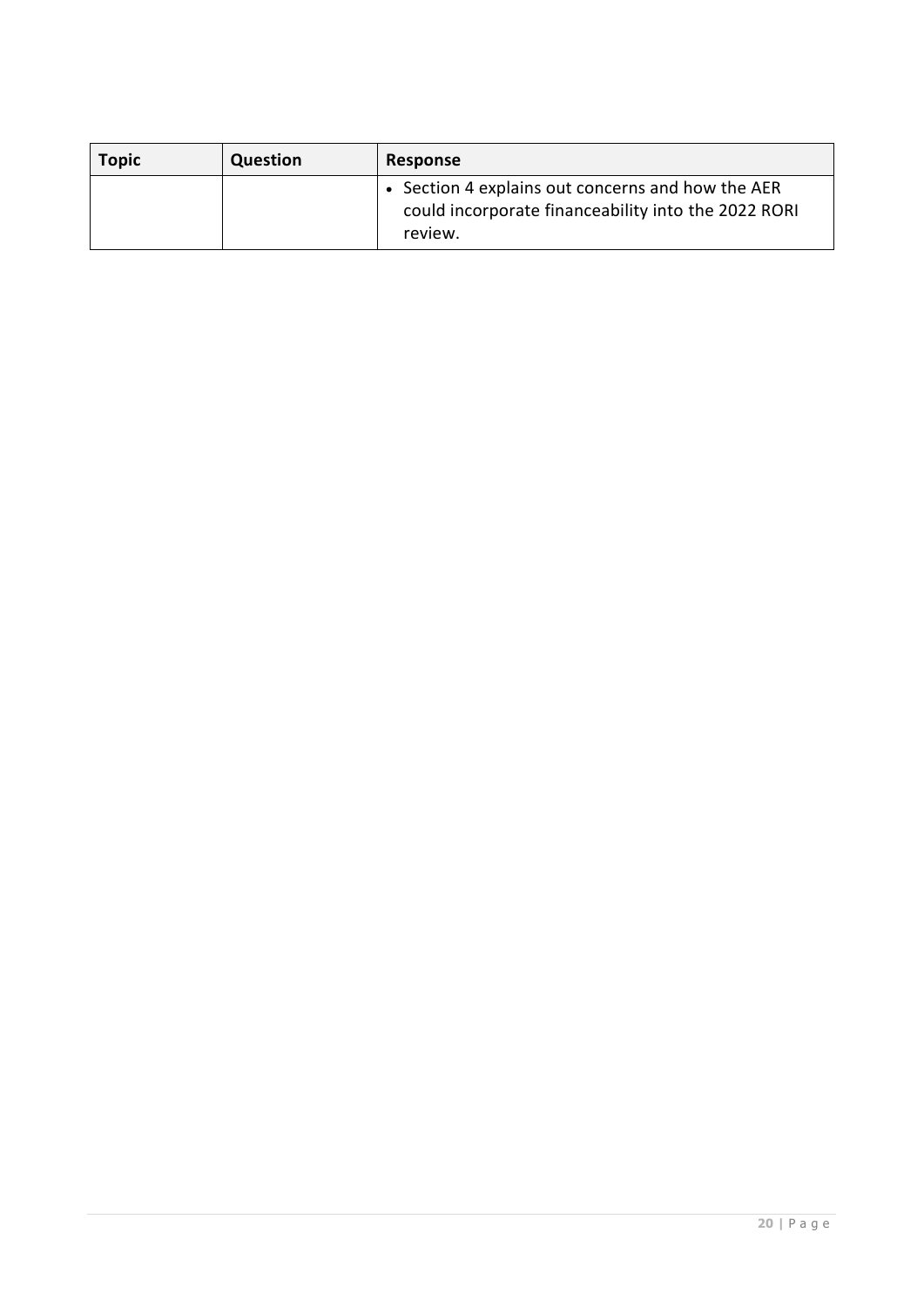## Appendix B: Review of other reasons for a 5 year term of equity

This appendix sets out our view as to why the other reasons for adopting a 5 year term for equity identified in the draft working paper on the term do not hold. Several of these reasons appear to be extensions of Lally's advice that the NPV = 0 principle supports a 5 year term.

| Other reason                                                                                                                                                                                             | Reason why it does not support a 5 year term                                                                                                                                                                                                                                                                                                                                                                                                                                                                                                                                                                                                                                                                                                                                                                                                                                                                                                     |
|----------------------------------------------------------------------------------------------------------------------------------------------------------------------------------------------------------|--------------------------------------------------------------------------------------------------------------------------------------------------------------------------------------------------------------------------------------------------------------------------------------------------------------------------------------------------------------------------------------------------------------------------------------------------------------------------------------------------------------------------------------------------------------------------------------------------------------------------------------------------------------------------------------------------------------------------------------------------------------------------------------------------------------------------------------------------------------------------------------------------------------------------------------------------|
| The AER's regulatory task<br>is different to investors at<br>is only concerned about<br>cash flows and expected<br>returns over the next<br>regulatory period and not<br>over a longer ongoing<br>period | This is untrue.<br>AER regulatory decisions affect cash flows over more than just the next regulatory period. For instance, the<br>AER:<br>• approves capex allowances and asset lives that affect cash flows beyond the next regulatory period $3^7$<br>$\bullet$ designs and approves depreciation methods $-$ such as the year-on-year tracking method $-$ that<br>calculate forecast depreciation over the next regulatory period by projecting depreciation over the life<br>of assets <sup>38</sup><br>• reviews and approves the business cases for expenditure that affect efficiency or life cycle costs<br>beyond the next regulatory period (e.g. efficiency initiatives, capex-opex tradeoffs and the like)<br>• approves incentive mechanisms that affect cash flows beyond the next regulatory period, such as the<br><b>CESS and EBSS</b><br>• approves pass-throughs that can affect cash flows in subsequent regulatory periods |
|                                                                                                                                                                                                          | • considers how capital contributions should be calculated such that the NPV of cash flows related to<br>new connections over lives well beyond the next regulatory period are zero                                                                                                                                                                                                                                                                                                                                                                                                                                                                                                                                                                                                                                                                                                                                                              |

#### **Table B.1: Other reasons used to justify a 5 year equity term**

<sup>&</sup>lt;sup>37</sup> The AER's recent decision on Jemena Gas Network's proposed changes to asset lives clearly considered longer term cash flows.

<sup>&</sup>lt;sup>38</sup> Specifically, in its depreciation module to the Post-tax Revenue Model, the AER projects forecast depreciation of each asset class until the end of its life – which extends well beyond the next regulatory period. It then scales that depreciation up or down so that it matches the RAB value for each asset class. In this way, the final depreciation forecast for each regulatory period is affected by depreciation projected beyond that period.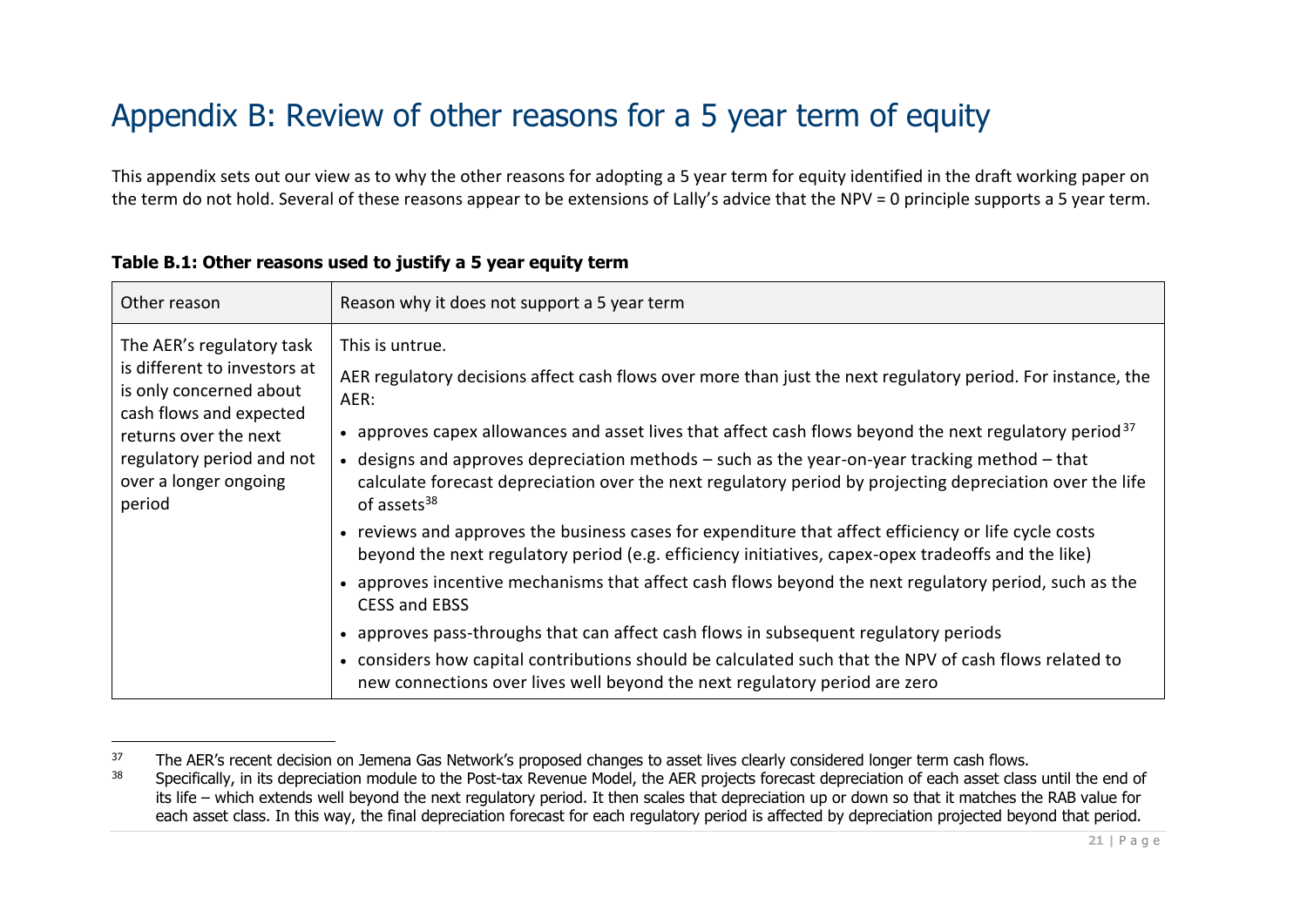| Other reason | Reason why it does not support a 5 year term                                                                                                                                                                                                                                                                                                                                                                     |  |
|--------------|------------------------------------------------------------------------------------------------------------------------------------------------------------------------------------------------------------------------------------------------------------------------------------------------------------------------------------------------------------------------------------------------------------------|--|
|              | • consider long-run marginal costs when determining regulatory prices, with such costs extending well-<br>beyond the next regulatory period                                                                                                                                                                                                                                                                      |  |
|              | • adopts return on debt estimation methods and transitions that affect how return on debt allowances<br>are set in subsequent regulatory periods.                                                                                                                                                                                                                                                                |  |
|              | To ignore the reality that the AER does and most consider cash flows beyond the next regulatory period is<br>misleading. Going further to say, therefore, that a 5 year term is appropriate is simply wrong.                                                                                                                                                                                                     |  |
|              | Moreover, if it were true that the AER were only concerned about cash flows over the next period, then<br>this is inconsistent with the NGO (and NEO). That objective is clear that the focus should be on consumers'<br>long-term interests. It is simply not possible to consider those interests without considering cash flows<br>beyond the next regulatory period. We discuss this further in section 2.5. |  |
|              | Curiously, the AER's position paper on assessing the long-term interests of consumers makes clear that it<br>considers the long term by considering dynamic efficiency, <sup>39</sup> which inherently requires a multi-period view<br>of cash flows. It is hard to see how dynamic efficiency could be considered without considering longer term<br>cash flows or expected returns.                            |  |
|              | In that paper, the AER also explains that: 40                                                                                                                                                                                                                                                                                                                                                                    |  |
|              | The NEO and NGO refer to the timeframe of the 'long term'. In this context, the long term does not<br>refer to a particular period of time but rather to when the capital or fixed components used in the<br>provision of energy services can be changed.                                                                                                                                                        |  |
|              | Since consumer cash flows to regulated networks affect prices charted to consumers, it is unclear how the<br>AER could interpret its task as only being concerned about cash flows over the 5 year regulatory period. It<br>also appears inconsistent with what it actually does do - which is consider cash flows that extend beyond<br>the next regulatory period.                                             |  |

<sup>&</sup>lt;sup>39</sup> AER, May 2021, Assessing the long term interests of consumers, p.4.

<sup>&</sup>lt;sup>40</sup> AER, May 2021, Assessing the long term interests of consumers, p.4.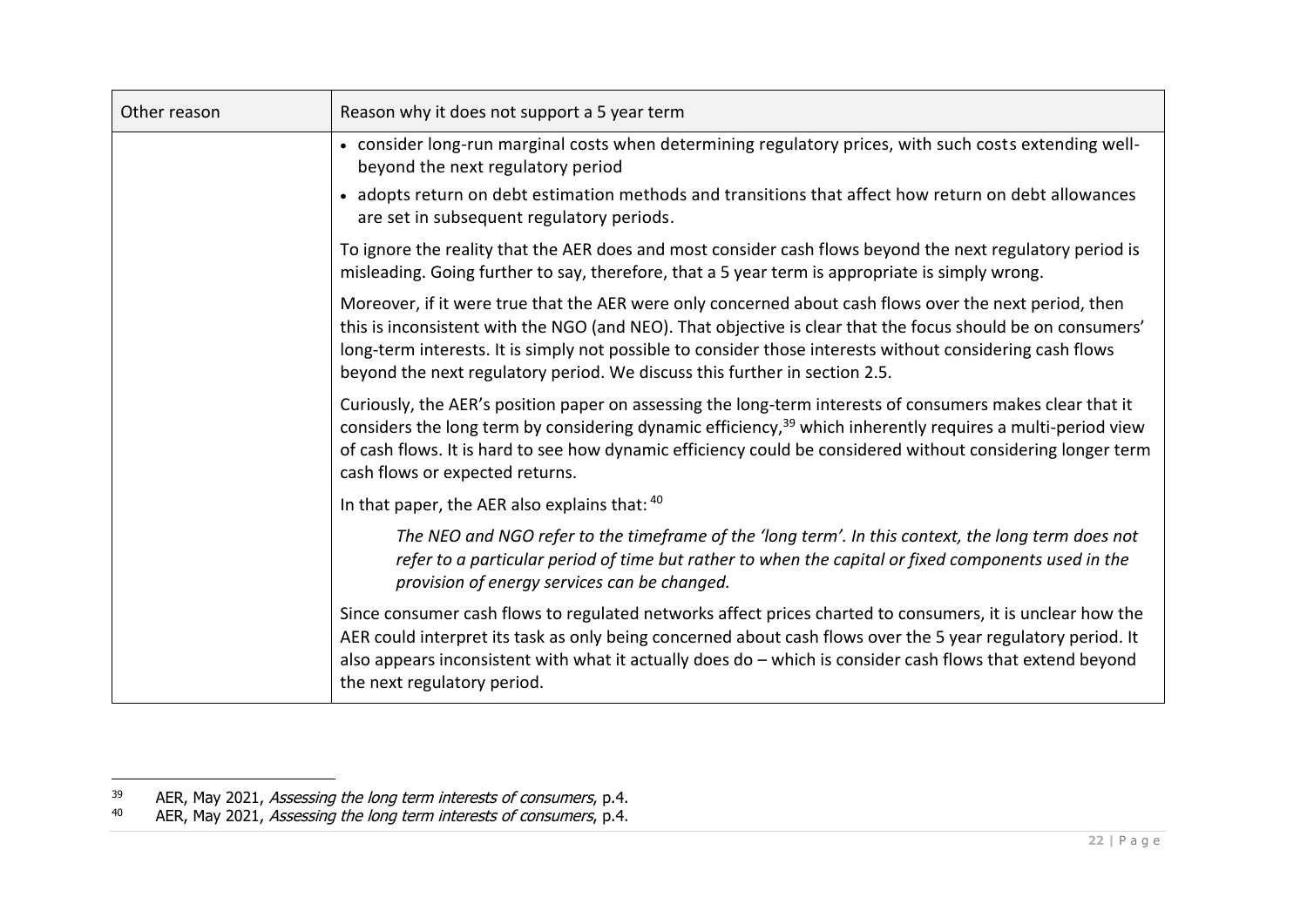| Other reason                                                                                                                                                                                                                              | Reason why it does not support a 5 year term                                                                                                                                                                                                                                                                                                                                                                                                                                                                                                                                                                                                                                                                                                                                                                                                                                                                                                                                                                                                                            |
|-------------------------------------------------------------------------------------------------------------------------------------------------------------------------------------------------------------------------------------------|-------------------------------------------------------------------------------------------------------------------------------------------------------------------------------------------------------------------------------------------------------------------------------------------------------------------------------------------------------------------------------------------------------------------------------------------------------------------------------------------------------------------------------------------------------------------------------------------------------------------------------------------------------------------------------------------------------------------------------------------------------------------------------------------------------------------------------------------------------------------------------------------------------------------------------------------------------------------------------------------------------------------------------------------------------------------------|
| Matching the term of<br>equity to the length of the<br>regulatory period means<br>that the AER would be<br>providing compensation<br>that is consistent with its<br>regulatory task and<br>investors expectations<br>over the same period | This is an extension of Lally's advice.<br>Even if we put our concerns with that advice to one side, there is no basis for the AER's reason here:<br>• the AER's regulatory task should be to determine allowed revenues and prices that promote the NGO $-$<br>as a long-term objective, it would inappropriate for the AER to constrain its task to just the next 5<br>years <sup>41</sup><br>• this means that the allowed return on capital should match the expectations of investors in the market<br>for bearing a given level of systematic risk<br>• investors form expectations over the life of the assets in which they invest - there is no basis for<br>artificially assuming that they only form expectations for the next 5 years<br>making such an artificial assumption would result in an allowance that does not match the opportunity<br>cost of capital – it would lead to allocative <i>inefficiency</i> as capital is diverted away from the energy<br>sector due to an artificial constraint that is irrelevant to investors' decision-making. |

<sup>&</sup>lt;sup>41</sup> In fact, the AER routinely makes decisions for one regulatory period that affect how revenues are determine in subsequent regulatory periods. Incentive mechanisms, for instance, often measure performance in one period and then reward or penalise that performance in subsequent periods. Capital allowances for one regulatory period affect allowed revenues and prices in subsequent periods as that capital is recovered over the economic life of the assets.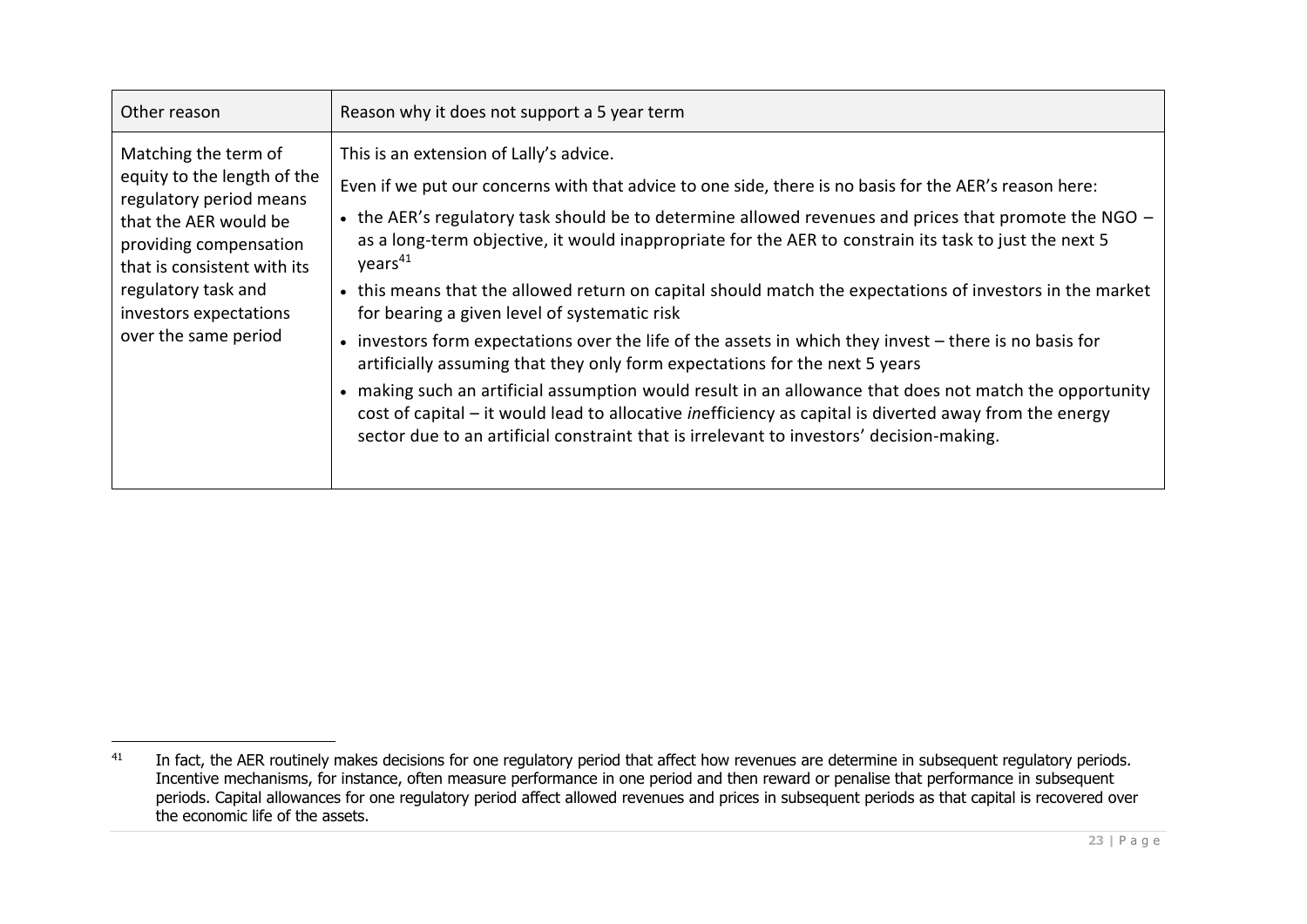| Other reason                                                                                                                                                                                                                                                                                                                                         | Reason why it does not support a 5 year term                                                                                                                                                                                                                                                                                                                                                                                                                                                                                                                                                                                                                                                                                                                                                                                                                                                                             |
|------------------------------------------------------------------------------------------------------------------------------------------------------------------------------------------------------------------------------------------------------------------------------------------------------------------------------------------------------|--------------------------------------------------------------------------------------------------------------------------------------------------------------------------------------------------------------------------------------------------------------------------------------------------------------------------------------------------------------------------------------------------------------------------------------------------------------------------------------------------------------------------------------------------------------------------------------------------------------------------------------------------------------------------------------------------------------------------------------------------------------------------------------------------------------------------------------------------------------------------------------------------------------------------|
| The yield curve is typically<br>upward sloping, which<br>means a longer-term risk-<br>free rate will lead to<br>higher regulatory cash<br>flows than if a short term<br>rate is used. Regulated<br>businesses would be<br>overcompensated for risks<br>they do not bear when the<br>term of equity exceeds<br>the length of the<br>regulatory period | This reason is also an extension of Lally's advice. It also rests on the premise that equity investors do not<br>bear risk beyond the end of the next regulatory period.<br>There is no basis for it. Section 2 explains why Lally's advice is flawed. But even if we ignore those flaws for<br>now, it is simply not true that equity investors do not bear risk beyond the next regulatory period because<br>they face risks, such as:<br>• allowed returns on and of capital in years after the next regulatory period are affected by regulatory<br>decisions that are presently unknown<br>• businesses are responsible for managing safety, reliability, security, and other risks that occur beyond<br>the next regulatory period - and these risks affect equity returns.<br>It would be an error of logic to assume away these and other risks when regulating businesses that are<br>clearly affected by them. |
| The return on equity can<br>be thought of as a long-<br>term floating rate bond<br>with a coupon that resets<br>at the start of every<br>regulatory period                                                                                                                                                                                           | This is factually inaccurate, and it is reasonably clear that Lally meant it only as an allegory rather than a<br>recommendation to guide how regulators view networks.<br>Key characteristics of floating rate bonds are that: <sup>42</sup><br>• they have a maturity date by which outstanding capital is repaid<br>• the value of the capital is fixed<br>• the coupon rates are set based on a pre-defined index (e.g. a swap rate)<br>• they rank above equity holders in the event of a liquidation of the entity. $43$<br>These characteristics do not apply to equity, which:<br>• do not have a fixed maturity date                                                                                                                                                                                                                                                                                            |

<sup>&</sup>lt;sup>42</sup> Although Lally and the AER both refer to 'floating rate bonds', the description provided by Lally appears to better reflect the characteristics of a coupon-resetting bond. Such bonds are rare.

<sup>&</sup>lt;sup>43</sup> In fact, Lally refers to floating rate *government* bonds in his analogy. Such bonds have a significantly lower risk profile than equity – and it is for this reason that Commonwealth Government Securities are commonly used to proxy the risk-free asset.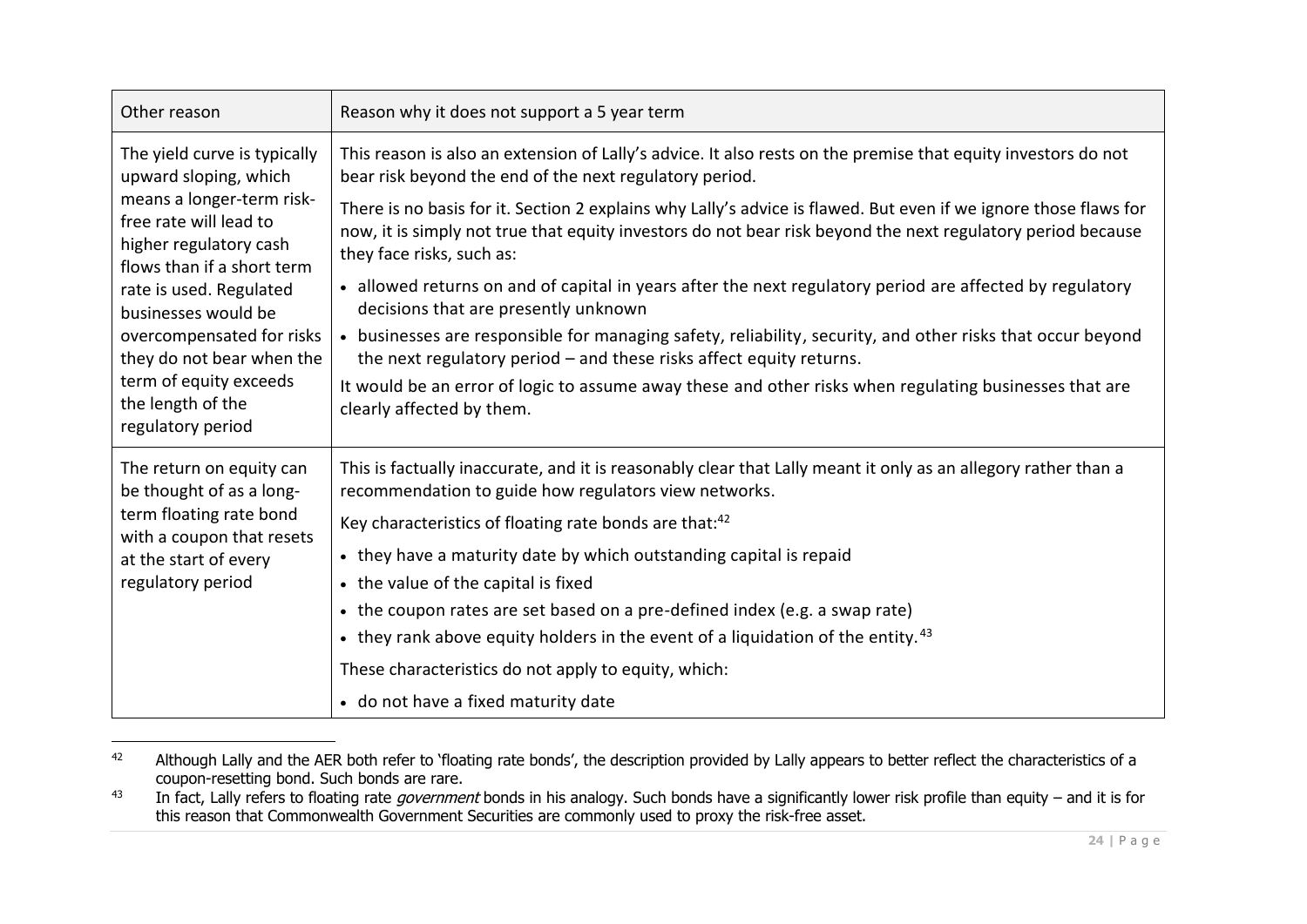| Other reason                                                                            | Reason why it does not support a 5 year term                                                                                                                                                                                                                                                                                                                                                                                                                                                                                                                       |  |  |
|-----------------------------------------------------------------------------------------|--------------------------------------------------------------------------------------------------------------------------------------------------------------------------------------------------------------------------------------------------------------------------------------------------------------------------------------------------------------------------------------------------------------------------------------------------------------------------------------------------------------------------------------------------------------------|--|--|
|                                                                                         | • has value that fluctuates with the value of the entity less any outstanding debt                                                                                                                                                                                                                                                                                                                                                                                                                                                                                 |  |  |
|                                                                                         | • does not get pre-determined coupon payments - instead, equity holders earn residual profit after<br>costs are deducted                                                                                                                                                                                                                                                                                                                                                                                                                                           |  |  |
|                                                                                         | • ranks below debt holders in the event of a liquidation.                                                                                                                                                                                                                                                                                                                                                                                                                                                                                                          |  |  |
|                                                                                         | To ignore these differences by characterising equity as being like debt with floating rate coupons that reset<br>once every regulatory period is misleading. To then conclude that that characterisation supports a 5 year<br>term is an error. Not even Lally drew that conclusion. <sup>44</sup>                                                                                                                                                                                                                                                                 |  |  |
| The ERA and NZ<br><b>Commerce Commission</b><br>both matched the term of                | This is clearly factually true. However, it is not reason to adopt a 5 year term for the return on equity,<br>especially given that both the ERA and NZ Commerce Commission relied on Lally's advice when adopting 5-<br>year terms.                                                                                                                                                                                                                                                                                                                               |  |  |
| equity to the length of the<br>regulatory period, and<br>these were upheld on<br>appeal | The NZ Commerce Commission uses a different cost of equity model than the AER, namely the Brennan-<br>Lally CAPM. It also makes an upward adjustment to its allowed rate of return (to the 67 <sup>th</sup> percentile). It<br>would be inappropriate to adopt one aspect of that regulator's approach to estimating the rate of return<br>without aligning with the other components. The AER would need to reconsider its foundation model if it<br>were to rely on the NZ Commerce Commissions approach to equity.                                              |  |  |
|                                                                                         | Moreover $-$ as identified in the draft position paper $-$ there are significantly more regulators that adopt<br>equity terms that exceed the length regulatory period than those that match it. Some significantly longer<br>(e.g. 20 or 30 years). It would be inappropriate to only have regard to 2 regulators when 14 other regulators<br>adopted equity terms of at least 10 years.                                                                                                                                                                          |  |  |
|                                                                                         | The Term Paper appears selective by only placing weight on the Competition Tribunal's 2012 decision while<br>ignoring that past AER decisions have relied on an earlier 2003 Tribunal decision to support a 10-year term.<br>The Tribunal ruled in 2003 that a ten-year term was appropriate. It also ruled in 2012 that the ERA was<br>justified in using a five-year term. As the AER points out in the Term Paper, it responded immediately to the<br>2003 decision and has used ten years ever since. By contrast, the 2012 decision informed neither the 2013 |  |  |

<sup>&</sup>lt;sup>44</sup> In his paper, Lally compares the regulatory valuation problem faced by the AER to that of a floating-rate government bond. However, he does not use this illustration to justify a 5-year term for the risk-free rate or term of equity. Lally did not compare the characteristics of equity in regulated energy networks to floating-rate government bonds.